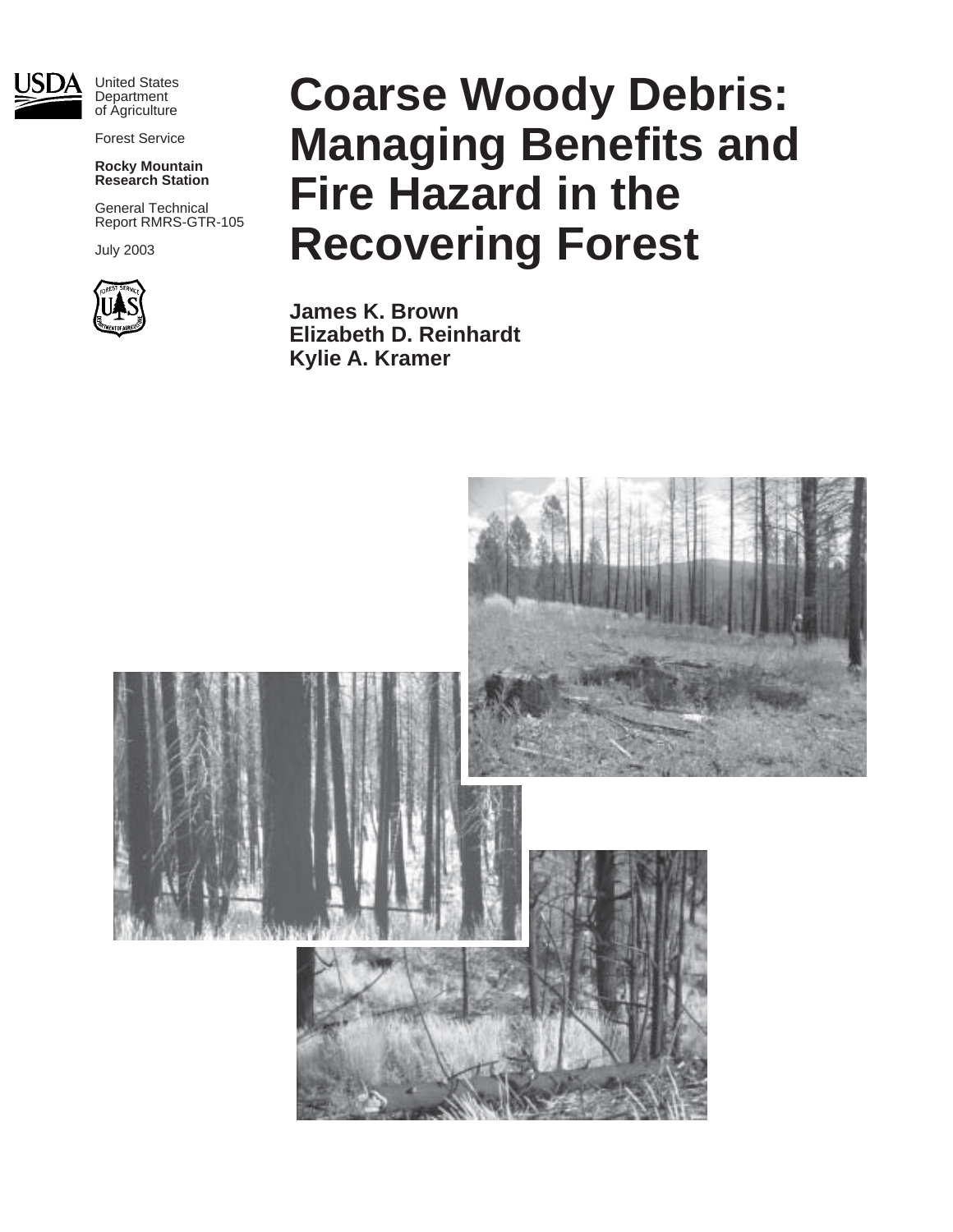## **Abstract \_\_\_\_\_\_\_\_\_\_\_\_\_\_\_\_\_\_\_\_\_\_\_\_\_\_\_\_\_\_\_\_\_\_\_\_\_**

Brown, James K.; Reinhardt, Elizabeth D.; Kramer, Kylie A. 2003. **Coarse woody debris: managing benefits and fire hazard in the recovering forest**. Gen. Tech. Rep. RMRS-GTR-105. Ogden, UT: U.S. Department of Agriculture, Forest Service, Rocky Mountain Research Station. 16 p.

Management of coarse woody debris following fire requires consideration of its positive and negative values. The ecological benefits of coarse woody debris and fire hazard considerations are summarized. This paper presents recommendations for desired ranges of coarse woody debris. Example simulations illustrate changes in debris over time and with varying management.

Keywords: fuel, salvage, snags, reburn, Fire and Fuels Extension to the Forest Vegetation Simulator

## **The Authors**

**James K. Brown** received his B.S. degree from the University of Minnesota in 1960, his M.S. degree from Yale in 1961, and his Ph.D. degree from the University of Michigan in 1968, all in forestry. From 1961 to 1965, he was a Research Forester with the Lake States Forest Experiment Station. In 1965 he transferred to the Intermountain Fire Sciences Laboratory, Missoula, MT, where he continued research on the physical properties, inventory, and prediction of fuels. From 1979 until his retirement in 1995, he was leader of a Prescribed Fire and Fire Effects Research Work Unit.

**Elizabeth Reinhardt** is a Research Forester in the Prescribed Fire and Fire Effects Research Work Unit at the Fire Sciences Laboratory in Missoula, MT. She has degrees in English (A.B., Harvard University, 1978) and forestry (M.S., 1982 and Ph.D., 1991, University of Montana).

Her research has included studies of fuel consumption, tree mortality, and prescription development.

**Kylie A. Kramer** worked in fire suppression for 7 years, then worked at the Fire Sciences Laboratory in Missoula, MT. Her work there included tree climbing, canopy fuel analysis, leaf area index analysis, and FFE-FVS fuel modeling. She has a chemistry degree from the University of Puget Sound and is currently investigating biodegradable polymers at the University of Montana.

## **Acknowledgments**

Thanks to Stu Lovejoy and the Bitterroot National Forest staff for suggesting the need for this paper and for providing data for the example simulations.

You may order additional copies of this publication by sending your mailing information in label form through one of the following media. Please specify the publication title and Research Paper number.

|                        | <b>Fort Collins Service Center</b> |
|------------------------|------------------------------------|
| <b>Telephone</b>       | (970) 498-1392                     |
| <b>FAX</b>             | (970) 498-1396                     |
| F-mail                 | rschneider/rmrs@fs.fed.us          |
| Web site               | http://www.fs.fed.us/rm            |
| <b>Mailing Address</b> | <b>Publications Distribution</b>   |
|                        | Rocky Mountain Research Station    |
|                        | 240 W. Prospect Road               |
|                        | Fort Collins, CO 80526-2098        |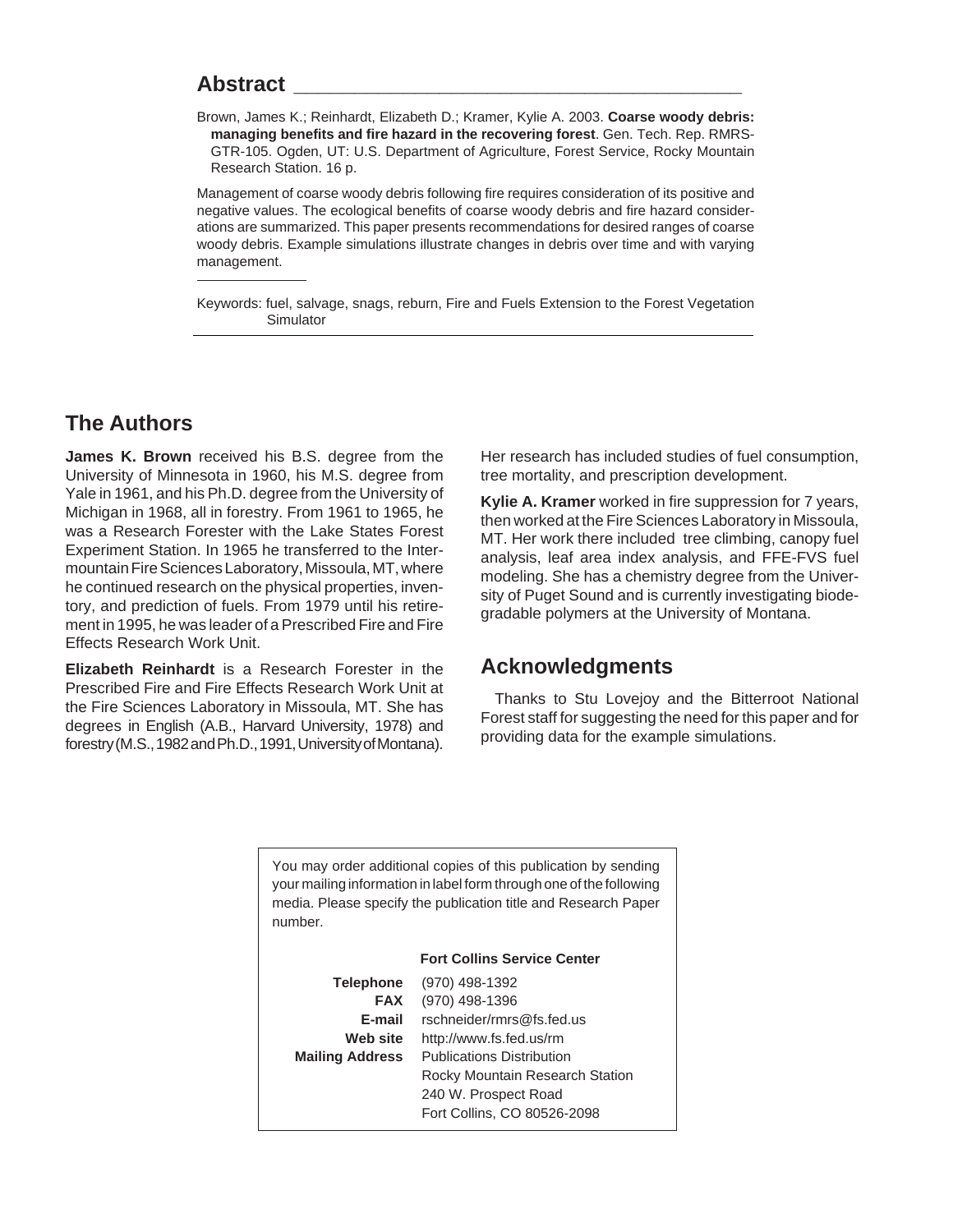## **Coarse Woody Debris: Managing Benefits and Fire Hazard in the Recovering Forest**

**James K. Brown Elizabeth D. Reinhardt Kylie A. Kramer**

## **The Management Concern \_\_\_\_\_\_\_\_**

Large fires in the Inland West during the past decade and efforts to conduct salvage logging have intensified public debate on what is the proper harvest of dead trees. Harvesting fire-killed trees as soon as possible following fire is often called salvage. The objectives of salvage can be to provide economic value, improve forest health by thinning, and reduce fire hazard by removing fuel (Gorte 1996; SAF 1995). In this report, harvesting and salvage refer to cutting of trees for their product value and for reducing fire hazard. Positive values of salvage harvest are generally perceived as economic benefits from jobs and forest products, site rehabilitation, fuel hazard reduction, and lessening the buildup of insect pests. Negative values include lost recreational opportunities, damaged soils through erosion and reduced nutrient processes, reduced wildlife habitat, and spread of weeds (McIver and Starr 2001). A quandary faced by managers is deciding where and how to manage firekilled trees in the new developing forest. Their decisions about taking action come down to two questions: Where on the landscape should cutting and fuel treatment be undertaken, and how much of what sized material should be removed?

An important goal in dealing with these concerns is to manage toward quantities of accumulated downed woody material such that the risk of damage from a reburn is acceptable and benefits derived from coarse woody debris (CWD) can be realized. Considerable uncertainty exists over the effects of a possible reburn on soil productivity and vegetation succession. Although repeated fires have occurred as long as vegetation covered the landscape (Pyne 1982), the term "reburn" has specific meaning. Reburn results when falldown of the old burned forest contributes significantly to the fire behavior and fire effects of the next fire.

The purposes of this report are  $(1)$  to identify a range of CWD quantities that provides for positive values and avoids excessive fire hazard, and (2) to illustrate how simulation of the effects of various management alternatives on CWD over long periods can assist in planning. We examined the knowledge of the ecology of CWD, its contribution to potential fire behavior, historical stand structures and large fuel accumulations, and potential reburn severity as a basis for identifying optimum quantities of CWD. The fires of 2000 on the Bitterroot National Forest served as a case study to illustrate the way in which simulation modeling can be used in conjunction with these general concepts to aid in planning. Example simulations use data from the Bitterroot Forest. The general discussion of coarse woody debris is meant to be broadly applicable and not limited to a particular forest.

A note on terminology: low soil heating severity or burn severity as reported in the Bitterroot Post Fire Assessment (Bitterroot National Forest 2000) and as used in this paper is typical of understory and mixed fire regime types. Moderate severity is typical of mixed and stand-replacement fire regime types, and high severity is typical of the stand-replacement fire regime type. Fire regime type refers to historical effects of fire (Brown 2000).

- Understory fire regime—fires are generally nonlethal to the overstory (approximately 80 percent or more of the dominant vegetation survives).
- Stand-replacement fire regime—fires are lethal to most aboveground dominant vegetation (approximately 80 percent or more of the dominant vegetation is killed).
- Mixed severity fire regime—fire severity varies between understory and stand-replacement regimes.

## **Ecology of Coarse Woody Debris \_\_\_\_\_\_\_\_\_\_\_\_\_\_\_\_\_\_\_\_\_\_\_\_\_**

Coarse woody debris is typically defined as dead standing and downed pieces larger than 3 inches in diameter (Harmon and others 1986), which corresponds to the size class that defines large woody fuel. Some ecologists include woody material larger than 1 inch in diameter as CWD. Coarse woody debris is an important component in the structure and functioning of ecosystems. A dead tree, from the time it dies until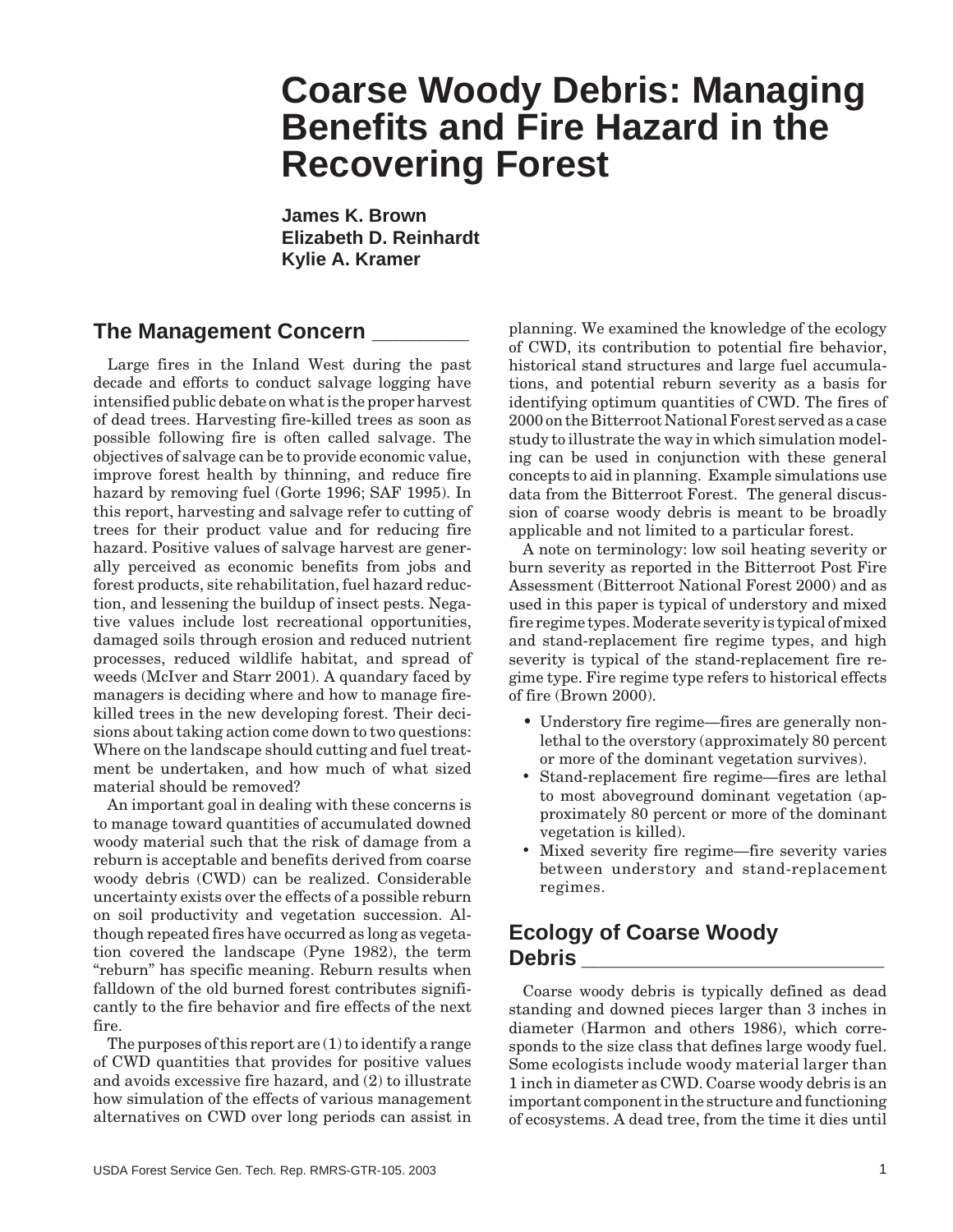it is fully decomposed, contributes to many ecological processes as a standing snag and fallen woody material lying on and in the soil. Fire, insects, pathogens, and weather are responsible for the decomposition of dead organic matter and the recycling of nutrients (Olson 1963; Stoszek 1988). Fire directly recycles the carbon of living and dead vegetation. The relative importance of fire and biological decomposition depends on site and climate (Harvey 1994). In cold or dry environments, biological decay is limited, which allows accumulation of plant debris. Fire plays a major role in recycling organic matter in these environments. Without fire in these ecosystems, nutrients are tied up in dead woody material for a long period. Fire, insects, and diseases perform similar roles in that they both create and consume CWD and smaller dead woody material.

#### **Importance to Wildlife**

Coarse woody debris plays many roles in the forest. Animal life processes, site productivity, site protection, and fire are probably the ones that managers most often deliberate. Coarse woody debris contributes to biodiversity by being part of the life cycle of soil mites, insects, reptiles, amphibians, mammals, and birds (Brown 2000). Invertebrates such as bark beetles, wood borers, carpenter ants, and wasps utilize CWD for food and protection. Mammals, reptiles, and amphibians mostly utilize downed logs for purposes such as feeding, reproduction, and shelter (Harmon and others 1986). As more downed CWD accumulates in the forest, activity of small mammals such as voles increases (Ucitel 1999). A 15 to 20 percent coverage of downed CWD was recommended by Carey and Johnson (1995) for favoring small animal communities. A 15 percent coverage of CWD is equivalent to 32 tons per acre of 6-inch diameter pieces or 64 tons per acre of 12 inch pieces, assuming wood densities typical of ponderosa pine and lodgepole pine.

Woody debris incorporated in streams creates habitat diversity that improves rearing habitat for anadromous fish (Everest and Harr 1982) and provides survival cover. Woody debris also provides a source of nutrients for aquatic life that increases abundance of macroinvertebrates (Smock and others 1989). However, excessive accumulations can block fish passage, cover important spawning sites, and damage aquatic habitat during postfire flood events (Gresswell 1999). Desirable quantities of CWD to leave following salvage logging for recruitment into streams to benefit aquatic life are only generally known. However, the origin of CWD that eventually becomes incorporated in streams is known. In small streams in Washington and Oregon, McDade and others (1990) found that 70 percent of debris pieces were rooted within 60 ft of the streambank, and 50 percent came within a 30-ft wide strip on each side of the stream. In Alaska, Murphy

and Koski (1989) observed that 95 percent of the CWD came from within 60 ft of the stream. They also observed that the larger the stream, the larger the CWD needed to form a stable accumulation. These studies suggest that leaving an uncut strip 60 to 100 ft from each streambank would maintain CWD in aquatic habitat.

A range of desirable snag densities depending on bird species has been suggested for forests in the Northern Rocky Mountains. About 25 percent of the bird species in the Northern Rocky Mountains are cavity nesters (Bull and others 1997). Cavity nesting birds and bats mostly utilize standing snags especially those of large diameters (Fischer and McClelland 1983). Smaller snags can be important for foraging. Salvage logging can enhance habitat for some species but diminish it for others, resulting in a shift in diversity but not in richness (McIver and Starr 2001). For Pileated Woodpeckers (*Dryocopus pileatus*), Bull and Holthausen (1993) showed that viable populations were maintained with an average of four snags per acre (10-inch and greater diameter at breast height, d.b.h.). Following high intensity wildfire Saab and Dudley (1998) found that the Lewis' Woodpecker (*Melanerpes lewis*) and Kestrel (*Falco sparverius*) preferred salvage logged areas that retained about 25 snags per acre (more than 9-inch d.b.h.). The Blackbacked Woodpecker (*Picoides arcticus*) and Northern Flicker (*Colaptes auratus*) preferred the unlogged areas having about 50 snags per acre (more than 9-inch d.b.h.). Bull (1994) suggested leaving 40 standing or fallen snags per acre (preferably more than 15-inch d.b.h.) to retain as much wildlife as possible in stands to be salvage logged following fire. The CWD loadings represented by these snag densities range from about 1 to 25 tons per acre depending on diameter of trees (table 1, 2).

Although an abundant literature shows the importance of standing and downed CWD to wildlife, few studies have quantified amounts needed to maintain specific populations much less whole faunal communities. One difficulty in interpreting and applying research results is that many studies deal with populations on specific sites and report conditions that enhance or maximize populations on those sites. Maintenance of metapopulations and a diversity of species, however, requires a landscape perspective and a strategy that provides a diversity of habitat structures (Hutto 1995; Lyon and others 2000; Tobalske and others 1991).

#### **Importance to Soils**

Maintaining soil productivity over the long term generally requires presence of soil organic material and fire effects characteristic of the natural fire regime. Most fires characteristic of the historic fire regime or moderate severity prescribed fires are likely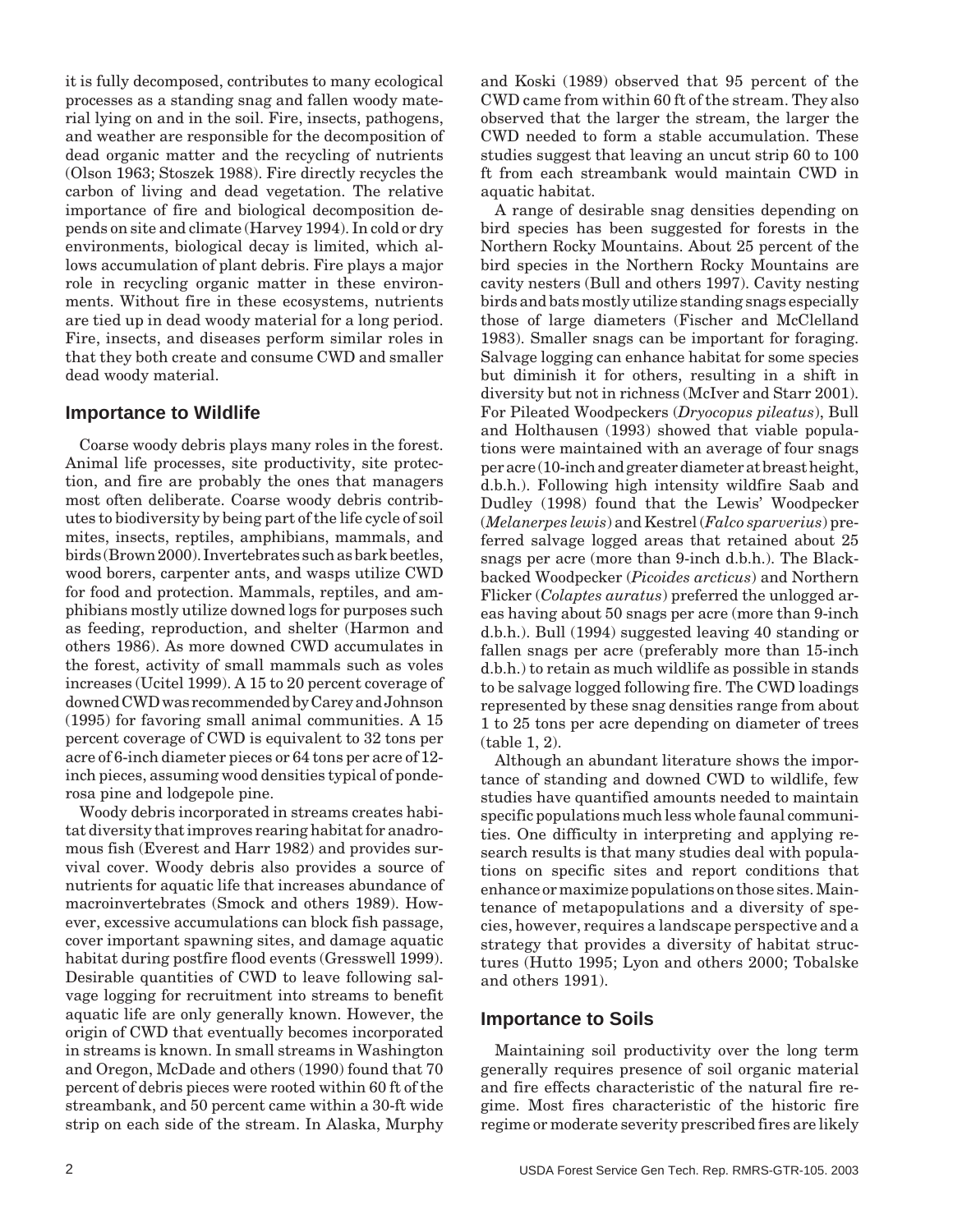|               |        | d.b.h. |     |     |     |     |     |     |  |
|---------------|--------|--------|-----|-----|-----|-----|-----|-----|--|
| <b>Number</b> | 6      | 8      | 10  | 12  | 14  | 16  | 20  | 24  |  |
| 4             | 0.2    | 0.4    | 0.8 | 1.3 | 2.0 | 2.9 | 5.3 | 8.6 |  |
| 6             | .3     | .6     | 1.2 | 2.0 | 3.1 | 4.4 | 8.0 | 12  |  |
| 8             | .4     | .9     | 1.6 | 2.7 | 4.1 | 5.9 | 11  | 17  |  |
| 10            | $.5\,$ | 1.1    | 2.0 | 3.3 | 5.1 | 7.4 | 13  | 22  |  |
| 15            | .7     | 1.6    | 2.9 | 5.0 | 7.7 | 11  | 20  | 32  |  |
| 20            | 1.0    | 2.1    | 3.9 | 6.6 | 10  | 15  | 27  | 43  |  |
| 25            | 1.2    | 2.7    | 4.9 | 8.3 | 13  | 18  | 33  | 54  |  |
| 30            | 1.4    | 3.2    | 5.9 | 10  | 15  | 22  | 40  | 64  |  |
| 40            | 1.9    | 4.3    | 7.8 | 13  | 20  | 29  | 53  | 86  |  |
| 50            | 2.4    | 5.4    | 9.8 | 17  | 26  | 37  | 67  |     |  |
| 100           | 4.8    | 11     | 20  | 33  | 51  | 74  |     |     |  |
| 200           | 9.6    | 21     | 39  | 66  | 102 |     |     |     |  |
| 300           | 14     | 32     | 58  | 100 |     |     |     |     |  |
| 400           | 19     | 43     | 78  |     |     |     |     |     |  |
| 500           | 24     | 54     | 98  |     |     |     |     |     |  |

**Table 1**—Loading of standing dead ponderosa pine coarse woody debris (tons per acre) by number of snags per acre and d.b.h. (inches). Loadings computed from table 2.

**Table 2**—Total tree bole weight (tons) of wood and bark of individual trees based on whole tree volume equations<sup>a</sup>, wood density, and bark-to-wood ratios for ponderosa pine (PP), Douglas-fir (DF), and lodgepole pine  $(LP)^b$ . Data based on trees from stands of a variety of site indexes and densities.

| d.b.h. | РP    | DF    | LP    |
|--------|-------|-------|-------|
| 4      | 0.017 | 0.021 | 0.026 |
| 5      | .029  | .037  | .051  |
| 6      | .048  | .060  | .081  |
| 7      | .074  | .088  | .118  |
| 8      | .107  | .123  | .162  |
| 9      | .147  | .166  | .215  |
| 10     | .196  | .218  | .275  |
| 11     | .258  | .274  | .343  |
| 12     | .332  | .341  | .420  |
| 13     | .416  | .416  | .504  |
| 14     | .511  | .501  | .597  |
| 15     | .617  | .595  | .698  |
| 16     | .736  | .699  | .807  |
| 18     | 1.009 | .938  | 1.051 |
| 20     | 1.334 | 1.220 | 1.328 |
| 22     | 1.714 | 1.546 |       |
| 24     | 2.151 | 1.921 |       |
| 26     | 2.648 | 2.344 |       |
| 28     | 3.208 | 2.819 |       |
| 30     | 3.832 | 3.346 |       |

<sup>a</sup> Equations for 4-inch d.b.h. from Faurot (1977) and for 5- to 30-inch d.b.h. from Brown and Johnston (1976) and Stage (1973).

**b Wood density and bark ratios from Brown and others (1977).** 

to enhance soil development and fertility over the long term by periodic release of nutrients. However, extremely severe fires or large severely burned areas within fires, brought on by either rare natural events or humans, are likely to be highly detrimental to forest soils (Harvey and others1989).

Nitrogen is the most limiting nutrient in forest ecosystems. Its quantity and form in the soil is almost totally dependent on microbial action by way of two distinct processes, symbiotic and nonsymbiotic N fixation. Except where N-fixing plants such as alder (*Alnus* spp.) and ceanothus (*Ceanothus* spp.) are in good supply, most N acquisition in forests comes from nonsymbiotic fixation that depends on organic matter for energy (Harvey and others 1989). Another group of microorganisms that depend on soil organic matter and is important to a conifer's ability to acquire nutrients such as N is the ectomycorrhizal fungi associated with roots. Using ectomycorrhizae as a bioindicator of healthy, productive forest soils, Graham and others (1994) developed conservative recommendations for leaving CWD after timber harvesting to ensure enough organic matter was left to maintain long-term forest productivity. For Montana habitat types (Pfister and others 1977) they recommended 5 to 9 tons per acre (Douglas-fir/ninebark), 12 to 24 tons per acre (Douglas-fir/pinegrass), 7 to 14 tons per acre (grand fir/bear grass), 8 to 18 tons per acre (subalpine fir/bluehuckleberry, subalpine fir/grouse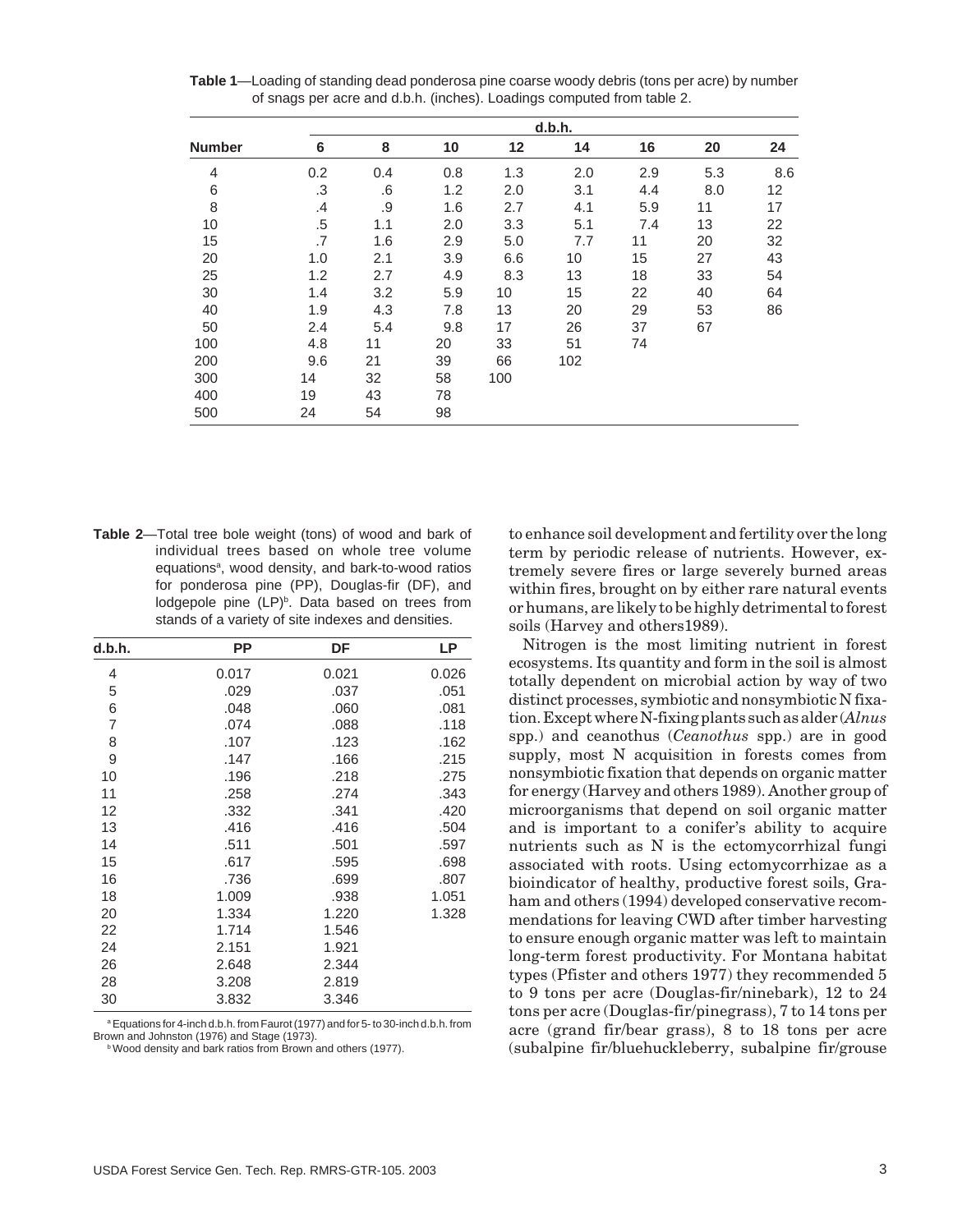whortleberry), and 12 to 24 tons per acre (subalpine fir/bear grass, subalpine fir/twinflower). For ponderosa pine/fescue and Gambel oak (*Quercus gambelii*) habitat types in Arizona, they recommended 5 to 13 tons per acre. These recommendations were based on studies in undisturbed mature stands where ectomycorrhizae populations were used to determine optimum amounts of organic material. The upper limit of the recommended ranges or higher seems appropriate for stands recovering from high severity wildfire where much of the partially decomposed CWD and other forest floor organic matter was consumed.

The role of CWD in site protection can be significant or minor depending on site conditions. On steep slopes, CWD helps protect soils from erosion due to surface runoff. It disrupts flow near the ground, creates shade for seedlings, and reduces trampling by livestock, wildlife, and people.

## **Fire Hazard\_\_\_\_\_\_\_\_\_\_\_\_\_\_\_\_\_\_\_\_\_**

Fire hazard generally refers to the difficulty of controlling potential wildfire. It is commonly determined by fire behavior characteristics such as rate-ofspread, intensity, torching, crowning, spotting, and fire persistence, and by resistance-to-control. In this paper we also consider fire severity to be an element of fire hazard. Fire severity refers to the effects of fire on the ecosystem. It depends on fuel consumption and heat flux into all living components. Downward heat transfer into the soil is an important determinant of fire severity (Ryan and Noste 1985). Fire intensity, largely a measure of upward heat transfer, is not a reliable indicator of fire severity because it can correlate poorly with downward heat transfer. Small and large downed woody fuels contribute differently to the various elements of fire hazard.

#### **Fire Behavior**

The influence of small woody fuels (3 inches and less in diameter) on spread rate and intensity of surface fires and associated torching and crowning is substantial and can be estimated using widely accepted fire behavior models (Andrews 1986; Finney 1998; Rothermel 1983; Scott and Reinhardt 2001). Large woody fuels have little influence on spread and intensity of the initiating surface fire in current fire behavior models; however, they can contribute to development of large fires and high fire severity. Fire persistence, resistance-to-control, and burnout time (which affects soil heating) are significantly influenced by loading, size, and decay state of large woody fuel. However, methods for estimating and interpreting these fire characteristics are not well established.

Accumulations of large dead woody fuel, especially containing larger diameter decayed pieces, can hold

smoldering fire on a site for extended periods. When high winds occur, the sustained burning of persistent fire can be fanned into fast moving, dangerous fires (Chandler and others 1983). Historically, this was probably an important factor in development of large fires. The probability of a reburn is higher, to an unknown extent, in heavy accumulations of CWD because of the high fire persistence that characterizes decayed CWD. However, the probability of wildfire due to high fire persistence can be mitigated by effective fire detection and suppression actions.

Torching, crowning, and spotting, which contribute to large fire growth, are greater where large woody fuels have accumulated under a forest canopy and can contribute to surface fire heat release. Duration of flaming and energy release during flaming can be computed using a burnout model (Albini 1976) to indicate the potential for extreme fire behavior such as crowning and long-distance spotting. Compared to surface fuels with little CWD, Rothermel (1991) showed that 30 tons per acre of 6-inch sound pieces increases energy release of surface fuels in the flaming front and the associated crown fire, but not substantially. However, if the large woody fuel is decayed and broken up, its contribution is considerably greater, similar to fire in heavy slash. The contribution of large woody fuel to surface fire intensity is likely underestimated in fire behavior models that treat large woody pieces as smooth cylinders. An assumption of a smooth surface disregards the finely textured nature of bark-covered and weathered pieces.

#### **Resistance-to-Control**

Resistance-to-control is generally viewed as an estimate of the suppression force required for controlling a unit of fire perimeter. Ratings may be subjective as applied in the Photo Guide for Appraising Downed Woody Fuels in Montana Forests (Fischer 1981). For example, "high" resistance-to-control means "slow work for dozers, very difficult for hand crews; hand line holding will be difficult." Large woody fuel loadings in the Photo Guide ranged widely depending on size of downed pieces and undergrowth. Loading for a medium rating ranged from 14 to 50 tons per acre.

The USDA Forest Service Pacific Southwest Region (1976) developed a resistance-to-control rating scheme based on difficulty of hand line construction and an inventory of downed woody fuel loadings by size classes. High and extreme resistance-to-control ratings were reached for the following loadings (tons per acre):

| $0$ - to 3-inch diameter |      | 3-to 10-inch diameter |
|--------------------------|------|-----------------------|
|                          | High | Extreme               |
| 5                        | 25   | 40                    |
| 10                       | 15   | 25                    |
| 15                       | 5    | 15                    |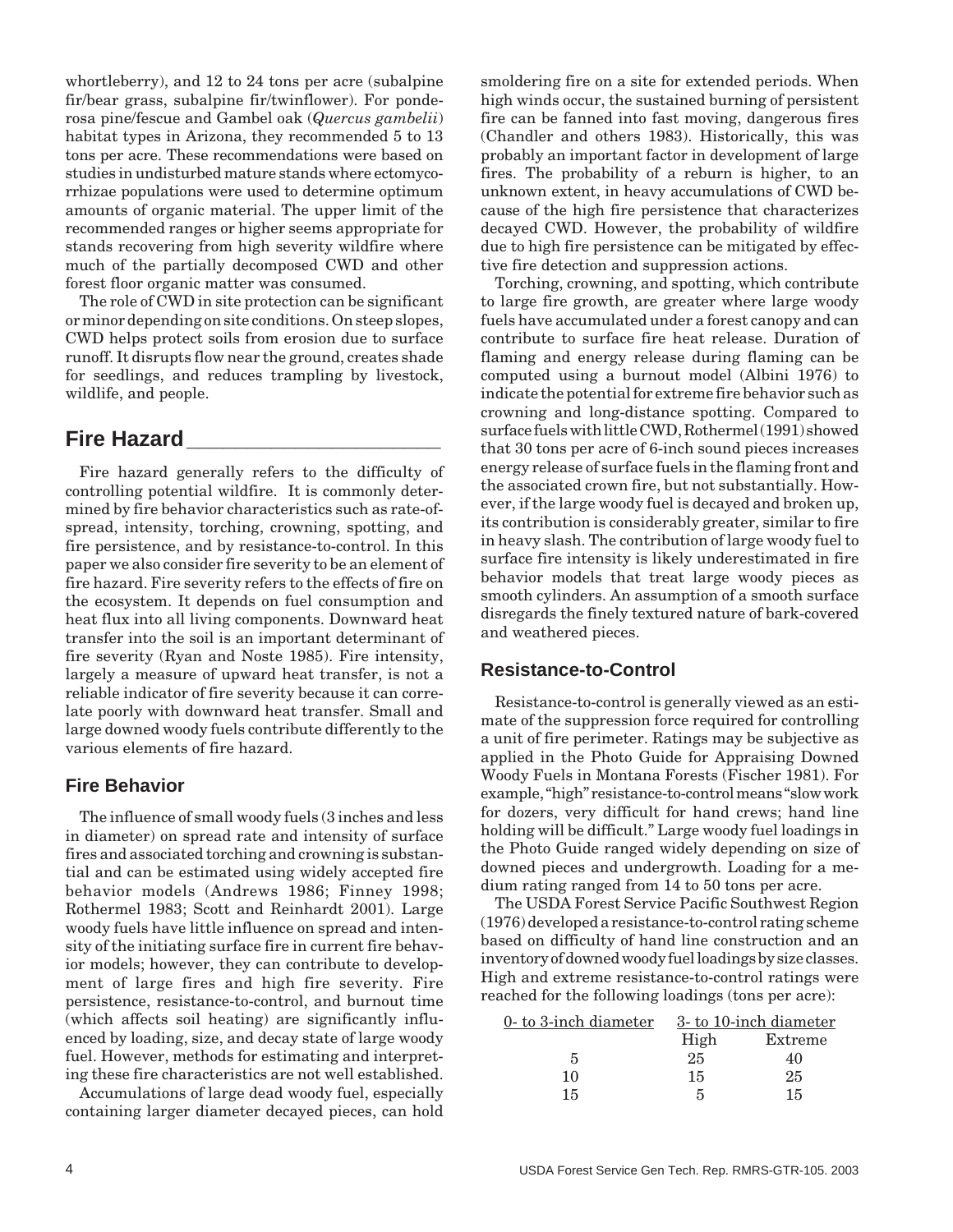The above ratings were based on the assumption that few downed pieces greater than a 10-inch diameter were present. In computing the ratings, the number of large pieces (greater than 10 inch) by length class is more important than their loading in determining resistance-to-control. If the number of pieces greater than a 10-inch diameter exceeded 10 to 20 per acre, depending on length, less 3- to 10-inch diameter material would be required to reach the high and extreme resistance-to-control ratings.

#### **Soil Heating**

Soil heating is a complicated process that depends on burnout time of duff and woody material, removal of the insulating duff layer, and soil properties (Hungerford and others 1991). Under severe burning conditions, soil organic matter can be removed or destructively altered, nutrients volatilized, water-absorbing capacity decreased, and living plant parts and microorganisms killed. Loss of soil organic matter that is necessary for sustaining the biological activity of soils (DeBano and others 1998) is probably the most serious long-term concern.

Estimates of soil heating can be obtained using FOFEM (Reinhardt and others 1997). The model predicts a time-temperature profile at specified depths; depths at which critical temperatures occur can also be predicted. But to date little experience exists in interpreting the predicted soil temperature profiles across a large landscape. In addition to considering temperature, three other aspects of soil heating need to be evaluated: depth of undesirable heating, duration of heating (for example, 1 minute) that allows heat effects to unfold, and proportion of area that is impacted by undesirable soil temperatures. This last element is necessary because the model predicts a time-temperature profile based on an estimated unit average heat flux that expresses heating uniformly across a given area. In reality, however, excessive soil heating is concentrated beneath large woody fuel pieces particularly in the vicinity of piece intersections. For any predicted temperature it can be assumed that the temperature is considerably higher where the soil is overlaid with CWD, and elsewhere it is less than predicted.

To explore the effect of CWD on soil temperatures we exercised the soil heating model in FOFEM for a range of fuel loadings (fig.1a). We assumed absence of a duff layer, typical of a young forest developing after standreplacement fire. One possible criterion for evaluating undesirable soil heating is the temperature at which organic matter is destructively distilled. This occurs at 200 to 300 ∞C (Hungerford and others 1991). Figure 1a indicates that high fuel loads (40 tons per acre) are necessary to cause soil to be excessively heated (at least  $275 \text{ °C}$ ) from the surface to 2 cm depths. Figure 1b can be used to help with interpretation of soil heating



**Figure 1**—(a) Simulated soil heating. Curves show maximum temperatures reached at several soil depths for a range of woody fuel loadings. In these simulations, it was assumed the soils and fuels were dry, and that there was no duff to insulate the soil. (b) Percent of area covered by woody fuel for a range of piece diameters and woody fuel loadings, assuming the fuel is evenly spread. Actual area coverage would be reduced because of piece overlap, but area impacted by heating might be greater due to heating of soils adjacent to but not immediately below woody fuel.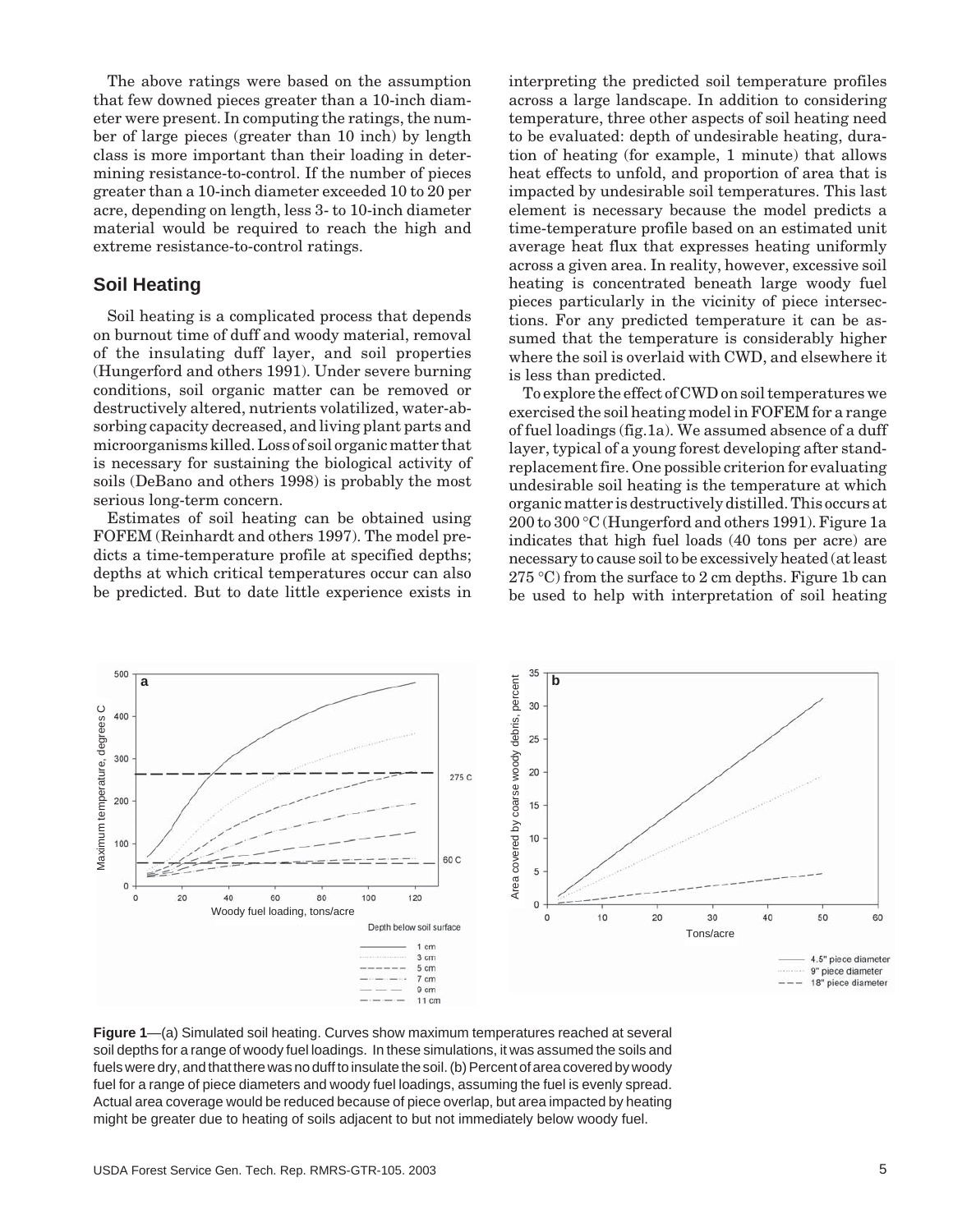results. It shows, for several piece sizes, the coverage of CWD over a range of fuel loads. Even at high fuel loads, a small portion of an area is covered with woody fuel. In areas that have no coverage, minimal soil heating can be expected.

A practical consideration for minimizing severe soil heating is to concentrate salvage activities in thickets of dead trees. If the thickets fall down naturally the CWD becomes concentrated. Burnout of large woody fuels is enhanced where the material is concentrated because of the interaction between adjacent burning pieces. Thus, salvage can be used to reduce and scatter the potential fuel concentrations.

## **Historical Conditions \_\_\_\_\_\_\_\_\_\_\_\_**

#### **Stand Structure**

On dry sites occupied by ponderosa pine and mixed ponderosa pine and Douglas-fir, a structural mosaic probably existed due to variation in tree establishment, fire caused mortality, and other factors (Arno and others 1995). Research plots on the Bitterroot and Lolo National Forests showed that ponderosa pine existed in all-aged and even-aged stands that experienced similar fire histories. Although age-class structures varied substantially, most stands probably appeared open or parklike (Arno and others 1997). Long periods (50 to 100 years) without new pine establishment occurred presumably because the site was too stocked to allow recruitment of shade-intolerant species, or most of the regeneration was killed by fire.

After 1900, when occurrence of frequent, low intensity fires was significantly reduced in Western forests, understories changed with an increase in basal area and number of trees per acre. A shade-tolerant tree understory of Douglas-fir developed. We computed the increase in standing bolewood and crowns for trees up to an 8-inch diameter that accrued from 1900 to 1991 on the four Bitterroot National Forest study plots (Arno and others 1995). The increase in bolewood weight ranged from 1 to 11 tons per acre and crown weight from 0.5 to 6 tons per acre.

In restoring the dry site forest communities, a range of alternatives is possible because of the wide range in stand structures that probably existed historically. However, control of shade-tolerant species such as Douglas-fir will probably be necessary either using mechanical means or prescribed fire repeated periodically. Where prescribed fire is applied, probably after young pine can tolerate low intensity fire, woody fuels including CWD will be partially reduced.

#### **Large Woody Fuel**

Quantities of downed woody fuel, hence CWD, that fall within the presettlement era historical range of variability for the understory and mixed fire regime types can be inferred from existing inventory data and knowledge of fire history and fuel consumption. An indication of large downed woody fuel loadings that existed historically in the ponderosa pine, Douglas-fir, and lodgepole pine cover types is the summary of data gathered by forest inventory (stage I) and stand exams (stage II) during the 1970s (Brown and See 1981). The forest inventory was based on randomly located plots and is representative of forestwide conditions excluding classified wilderness. Stand exams were located where silvicultural activities were anticipated, such as timber sales that were often targeted for high risk stands. Thus, quantities of downed woody material might tend to be greater than found in the forest inventory over the whole forest as suggested in table 3. Results of inventories are summarized for the Bitterroot and Lolo National Forests, which have similar forests and fire histories (table 3). Considerable variability in quantities of downed woody material probably existed with many stands having little downed woody material and a few stands having excessive accumulations.

It seems reasonable to speculate that on average the quantities in table 3 would be less if understory fire had been allowed to occur at presettlement frequencies. This is supported by Habeck's (1976) study in the White Cap drainage of the Selway-Bitterroot Wilderness. In ponderosa pine stands having less than 0.5

**Table 3**—Average quantities of large woody fuel (tons per acre) by ponderosa pine (PP), Douglas-fir (DF), and lodgepole pine (LP) cover types on the Bitterroot and Lolo National Forests inventoried by the forest survey and stand exam programs (Brown and See 1981). Number of plots is shown in parentheses.

|               |         | <b>Bitterroot</b> |         | Lolo      |         |         |  |
|---------------|---------|-------------------|---------|-----------|---------|---------|--|
| Program       | РP      | DF                | ΙP      | <b>PP</b> | DF      | LP      |  |
| Forest survey | 5.3     | 9.2               | 12.2    | 4.8       | 11.5    | 13.3    |  |
|               | (218)   | (1,056)           | (203)   | (120)     | (1,000) | (768)   |  |
| Stand exam    | 11.3    | 21.1              | 25.9    | 10.4      | 11.9    | 15.8    |  |
|               | (1.685) | (7.158)           | (1.152) | (665)     | (4,233) | (1.591) |  |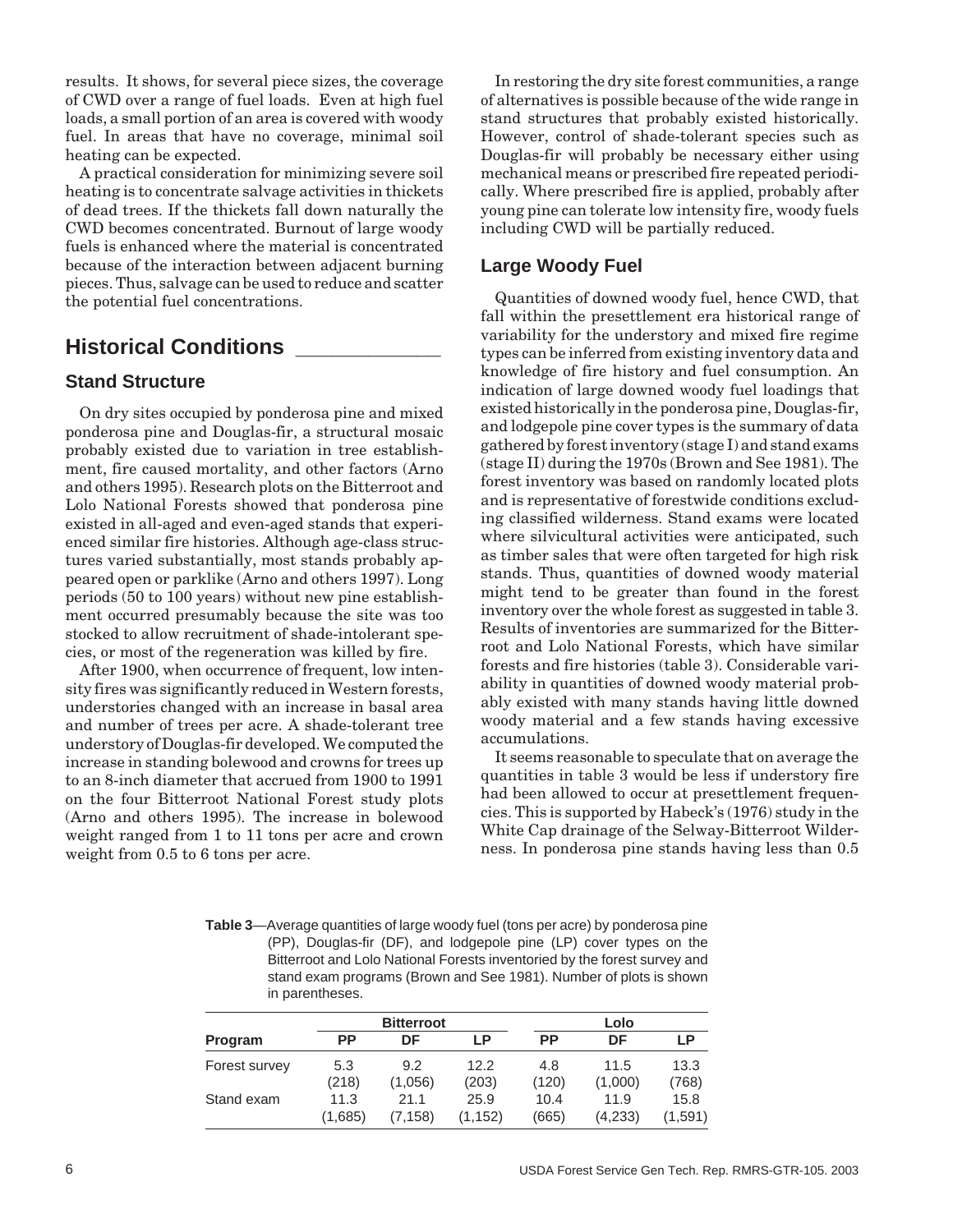inch (1 cm) of duff (averaged 2.4 tons per acre), large woody fuels averaged less than 1 ton per acre. The shallow duff indicated a fire history characteristic of the understory fire regime. In stands having more than a 0.5 inch of duff (averaged 11 tons per acre), indicating a long period without fire, large woody fuels averaged 23 tons per acre.

Snag densities on pre-European landscapes were estimated by Harrod and others (1998) as 6 to 14 snags per acre for dry forests east of the Cascades. This converts to approximately 4.5 to 7.0 tons per acre based on the wood density of ponderosa pine. He assumed stand structure to be open and parklike (basal area of 60 and 80 sq ft per acre) for forests of ponderosa pine, Douglas-fir, and dry associations of grand fir (*Abies grandis*). Lower densities favored larger tree diameters, which ranged from 7 to 35 inches. Snags were recruited with a life of up to 45 years under a regime of frequent, low intensity surface fires that created an uneven-aged structure with small even-aged groups. In a study of snag abundance in western Montana based on forest inventory data, Harris (1999) reported an average of 2.5, 9, and 12 snags per acre in uncut stands of the ponderosa pine, Douglas-fir, and lodgepole pine cover types. This is equivalent to about 2.2 to 6.0 tons per acre of snags. The spatial distribution of snags was highly variable, with many plots having none and some plots having many. The estimated snag densities from both studies over their modeled life span (Harrod and others 1998) seem to relate in a plausible way to the accumulated downed large woody fuels in table 3.

## **Optimum Coarse Woody Debris \_\_\_\_\_\_\_\_\_\_\_\_\_\_\_\_\_\_\_\_\_\_\_\_\_**

The amount of CWD that provides desirable biological benefits, without creating an unacceptable fire hazard or potential for high fire severity reburn, is an optimum quantity that can be useful for guiding management actions. To arrive at this optimum, various sources of information about the roles of CWD in the forest and its historical dynamics should be considered. Most sources of technical knowledge about the benefits of CWD and fire characteristics deal with individual species or restricted segments of the ecosystem. We integrated the various sources of information to identify an optimum range of CWD that provides an acceptable risk of fire hazard while providing benefits to soil and wildlife (fig. 2). The optimum quantity for soil and fire considerations refers to downed CWD. For wildlife the optimum quantity involves both standing and downed CWD.

Although quantitative information is limited, we stress it here because it provides a good basis on which to plan. To summarize the positive values from earlier discussion, for maintaining soil productivity the upper limit of the following ranges is recommended: 5 to 10 tons per acre for warm, dry ponderosa pine and Douglas-fir types, 10 to 20 tons per acre for cool Douglas-fir types, and 8 to 24 tons per acre for cool lodgepole pine and lower subalpine fir types. Interestingly, these quantities coincide with the average amounts of large woody fuel inventoried by forest survey and stand exams (table 3) that may represent the high end of presettlement conditions because occurrence of fire



**Figure 2**—Optimum ranges of coarse woody debris for providing acceptable risks of fire hazard and fire severity while providing desirable quantities for soil productivity, soil protection, and wildlife needs for (a) warm dry forest types and (b) cool and lower subalpine forest types. Dotted lines show a range that seems to best meet most resource needs: 5 to 20 tons per acre for the warm dry types and 10 to 30 tons per acre for other types.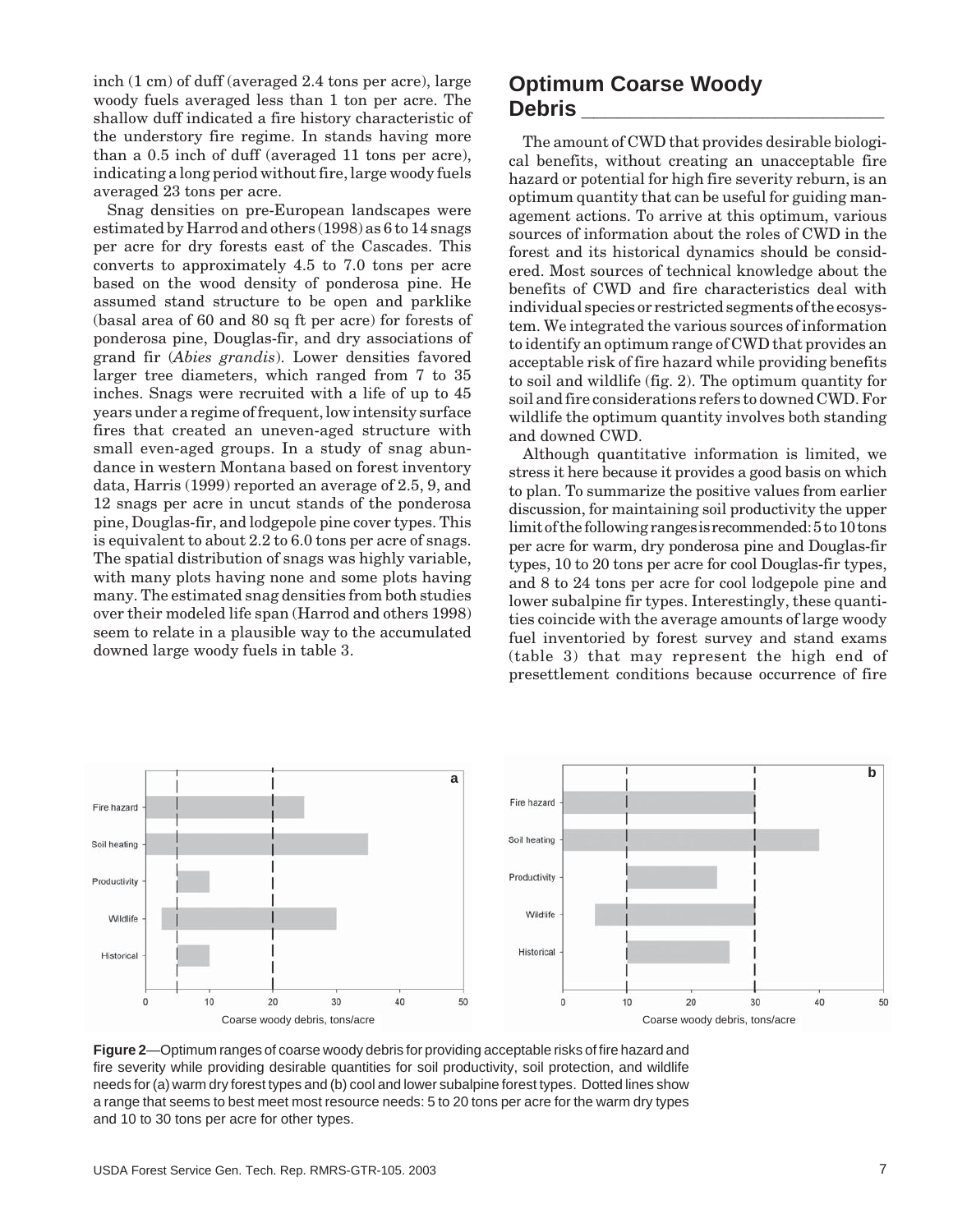and associated fuel consumption had already been reduced compared to the historical fire regime. Although fire both creates and consumes fuel (Brown 1985), fuel depletion would tend to be greater than fuel accretion in high frequency fire regime types such as the warm, dry ponderosa pine and Douglas-fir types.

For cavity-nesting birds, up to 25 tons per acre may be desirable depending on species (see tables 1 or 2 for converting tons per acre to number of snags per acre). For small mammals, more than 30 tons per acre is best. Needs of riparian systems for CWD can be met by leaving all or most of the trees in a 60- to 100-ft wide strip on each side of streams. A wide range in CWD is indicated for wildlife (fig. 2) because desirable quantities vary greatly by species. However, insufficient knowledge exists to define the upper limit of CWD beneficial to wildlife. To encourage a diversity of wildlife species, a worthy objective may be to manage for a wide range of CWD across the landscape. There is considerable latitude within the optimum range for managing CWD to achieve benefits and avoid excessive wildfire threats.

To summarize the negative values, fire hazard including resistance-to-control and fire behavior reach high ratings when large fuels exceed about 25 to 30 tons per acre in combination with small woody fuels of 5 tons per acre or less. Excessive soil heating is likely at approximately 40 tons per acre and higher. Thus, generally high to extreme fire hazard potential exists when downed CWD exceeds 30 to 40 tons per acre.

Consideration of these positive and negative aspects indicates that the optimum quantity of CWD is about 5 to 20 tons per acre for warm dry ponderosa pine and Douglas-fir types and 10 to 30 tons per acre for cool Douglas-fir and lodgepole pine types and lower subalpine fir types. The recommended optimum ranges of CWD quantities (fig. 2) should be modified by consideration of other factors such as quantity of small woody fuel, diameter of CWD, landscape level needs, and ecosystem restoration objectives. The CWD optimum quantities for acceptable fire hazard are appropriate when accompanied by small dead fuel loadings of about 5 tons per acre or less. Acceptable CWD quantities are less at higher small fuel loadings (greater than 8 to 10 tons per acre). Acceptable CWD for fire hazard (fig.2) is slightly less for the warm, dry sites because they occur in a more flammable fire environment where generally less soil organic materials are necessary for maintaining soil productivity.

Higher loadings of CWD are acceptable where larger piece sizes predominate, for example in accumulated falldown of old growth trees. Larger piece sizes also are desirable because, faced with decomposition and fire, they persist longer to benefit wildlife and soil productivity. Unfortunately, the relationship between quantity and size of CWD and the various measures of fire hazard is largely undefined. Thus, it is a matter of judgment to consider that the larger the diameter of downed CWD the greater the loading that could be allowed without undesirable fire effects. A graph of CWD surface area by piece diameter and vertical projection of piece areas by piece diameter (fig. 3) can provide some guidance for adjusting the optimum range. The curves flatten at about a 5-inch diameter for the vertical projection and at an 8-inch diameter for surface area. This suggests that where CWD comprises predominately 3- to 6-inch material, the optimum quantity is less, perhaps by 5 tons per acre or more, than for larger sized material. With this in mind, it seems reasonable to assume that high fire hazard ratings apply when 25 to 30 tons per acre of CWD largely comprises 3- to 6-inch material. If quantities of CWD, comprising mostly smaller diameter pieces (3 to 6 inches), were at the upper end of the optimum range, adverse soil heating might occur at low fuel moisture contents, especially if substantial quantities of small woody fuels were also present (8 to 10 tons per acre or more).

## **Severity of Reburn**

A question often asked by managers is if a reburn occurs, what fire effects can be expected? The interest is primarily in recovery of vegetation and possible impairment to soil productivity. The purpose of this section is to suggest in general terms how burn severity and postfire succession might be affected by recurrence of fire at varying periods following the previous fire. The probability of a reburn occurrence, which is small for a particular site but high over a large area such as a Ranger District, is not dealt with here.



**Figure 3**—Surface area and vertical projection per ton of woody material as they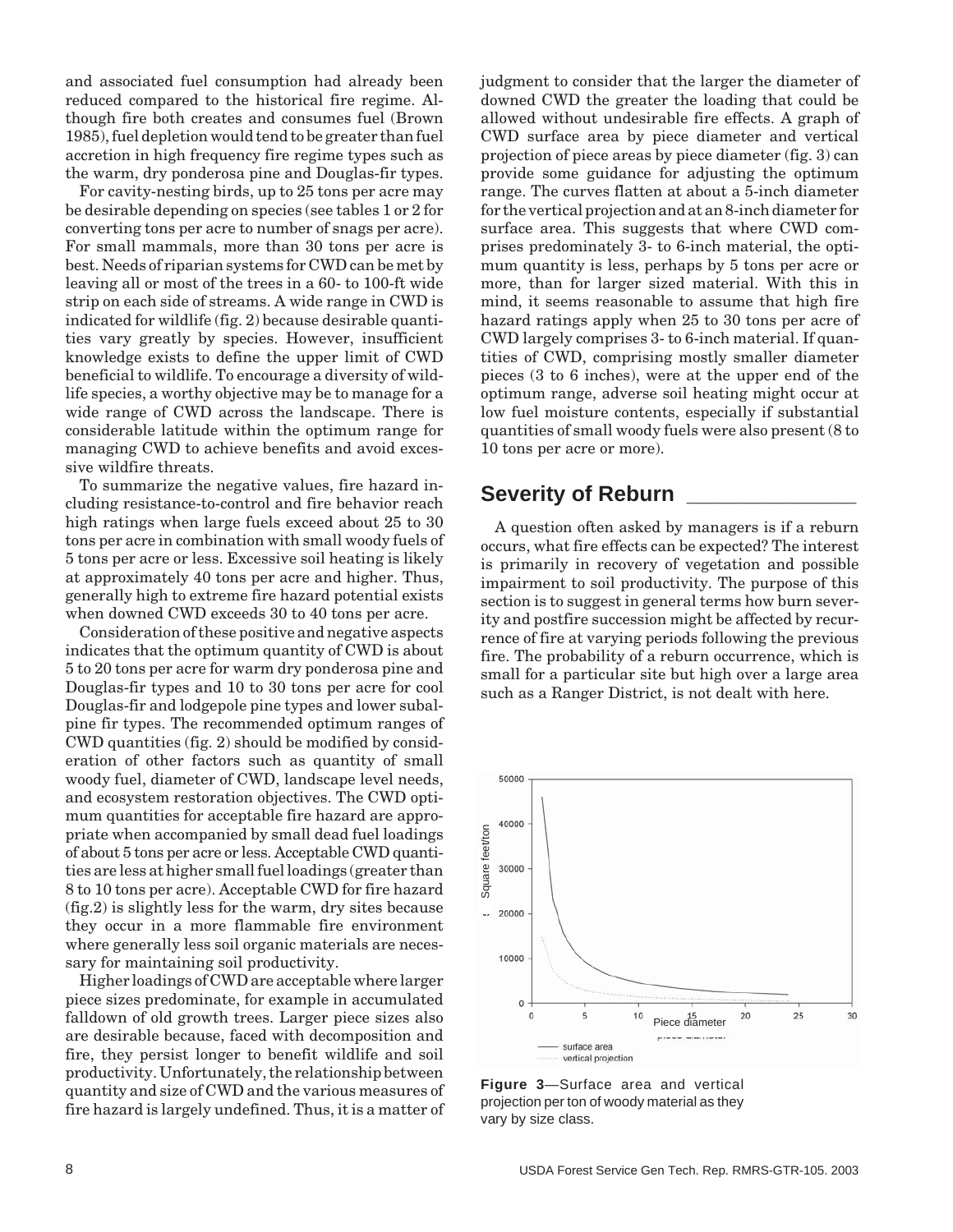Vegetative succession following forest fire including reburns depends on a number of interacting factors including fire severity, prefire vegetation, species adaptations to fire, environmental conditions, and chance (Brown 2000; Lyon and Stickney 1976; Miller 2000; Morgan and Neuenschwander 1988). Although succession depends on many variables, the following principles can provide a general description of plant community development after a reburn.

1. The course of succession is set by the prefire composition of species that survive fire onsite by protected sprouting plant parts and seeds (Stickney 1990). In Northern Rocky Mountain wildfires, which are mostly of moderate to high severity, there is a tendency to get back most of the species that were present before fire (Lyon and Stickney 1976).

2. Many herb and shrub species have sprouting parts such as rhizomes, bulbs, and root crowns that are buried in mineral soil to varying depths.

3. The more severe the fire the higher the mortality and the less the survivor component in both species and number of plants (Stickney 1990). Only deeply buried sprouting parts survive. Resilient species such as pinegrass (*Calamagrostis rubescens*) and Douglas spirea (*Spiraea betulifolia*) usually retain surviving plant components. Further additions must come from offsite plants. Offsite colonizers that have light, easily wind-disseminated seeds are favored. Thus, both desired native plant and weed species fitting this category are favored.

4. The pattern of burn severity within a fire relates to the pattern of fuel consumption (Miller 2000). Duration of fire over uninsulated soil largely determines severity.

5. A future influence of unknown consequences on postfire succession is global warming, which may affect fire severity and plant establishment, growth, and mortality (Ryan 2000).

With these principles in mind, some general statements about the effects of a reburn during high to extreme burning conditions with low fuel moistures can be made:

**0 to 10 Years After First Fire**—High severity fire is unlikely because duff and downed woody fuels that support prolonged burning would be absent. Large woody fuels would still be accumulating through falldown, and they would not have decayed enough to support smoldering combustion, which can extend the period of downward heating. If salvage operations leave concentrations of small woody fuels, high severity burning could occur where the fuels are concentrated. This situation would be aggravated where standreplacement fire did not consume foliage, thus allowing a layer of scorched needles to accumulate as surface fuel. Surviving onsite herbs and shrubs should dominate the recovering vegetation. Newly established trees that regenerate by producing seeds could be lost. Even seedlings of species having sprouting capability could die if their root systems are not well established.

**10 to 30 Years After First Fire**—Downed CWD would exhibit some decay and support a longer period of burning. A duff layer, however, would not be well established and would be unable to contribute to soil heating. Thus, high burn severity would primarily occur where large woody material was lying on or near the soil surface. High severity fire could be substantial where a large proportion of the soil surface was directly overlain by large woody material, which could accumulate from falldown of a large amount of tree basal area. A limited amount of conifer regeneration might be possible from young cone-bearing trees established onsite after the previous fire. Onsite herbs and shrubs would dominate the recovery vegetation except where burnout of large woody pieces caused deep soil heating, which would occur particularly in the near vicinity of overlapping pieces.

**30 to 60 Years After First Fire**—Large woody pieces would probably exhibit considerable decay, and a forest floor of litter and duff would be established to a variable extent depending on the density of overstory conifers. Burnout of large woody pieces and duff is assisted by the interaction of these two components (Brown and others 1991). Higher severity burning than would typically occur during earlier periods is possible depending on extent of soil coverage by large woody pieces. If a conifer overstory exists, crowning coupled with burnout of duff could amplify the burn severity. Offsite colonizers would be an important component of the recovery in the more severely burned locations. Prescribed fire during this period could greatly reduce the severity of a reburn wildfire. However, a reburn involving optimum quantities of CWD should not lead to unusually severe fire effects. Historically, fires probably often occurred in the understory and mixed fire regime types when large downed woody fuels were in the optimum range.

To predict succession more specifically following a reburn, managers would need an inventory of plant species onsite and offsite and an inventory of fuels.

## **Planning Retention of Coarse Woody Debris \_\_\_\_\_\_\_\_\_\_\_\_\_\_\_\_\_\_**

The environmental effects of postfire salvage and fuel treatment activities may be due to the activity of removing trees or due to the altered stand structure (McIver and Starr 2001). Deciding whether to remove fire-killed or damaged trees and how much CWD should be retained on various sites could be viewed as passing through a series of decision gates or addressing questions that evaluate the environmental effects. For example, consider the following questions: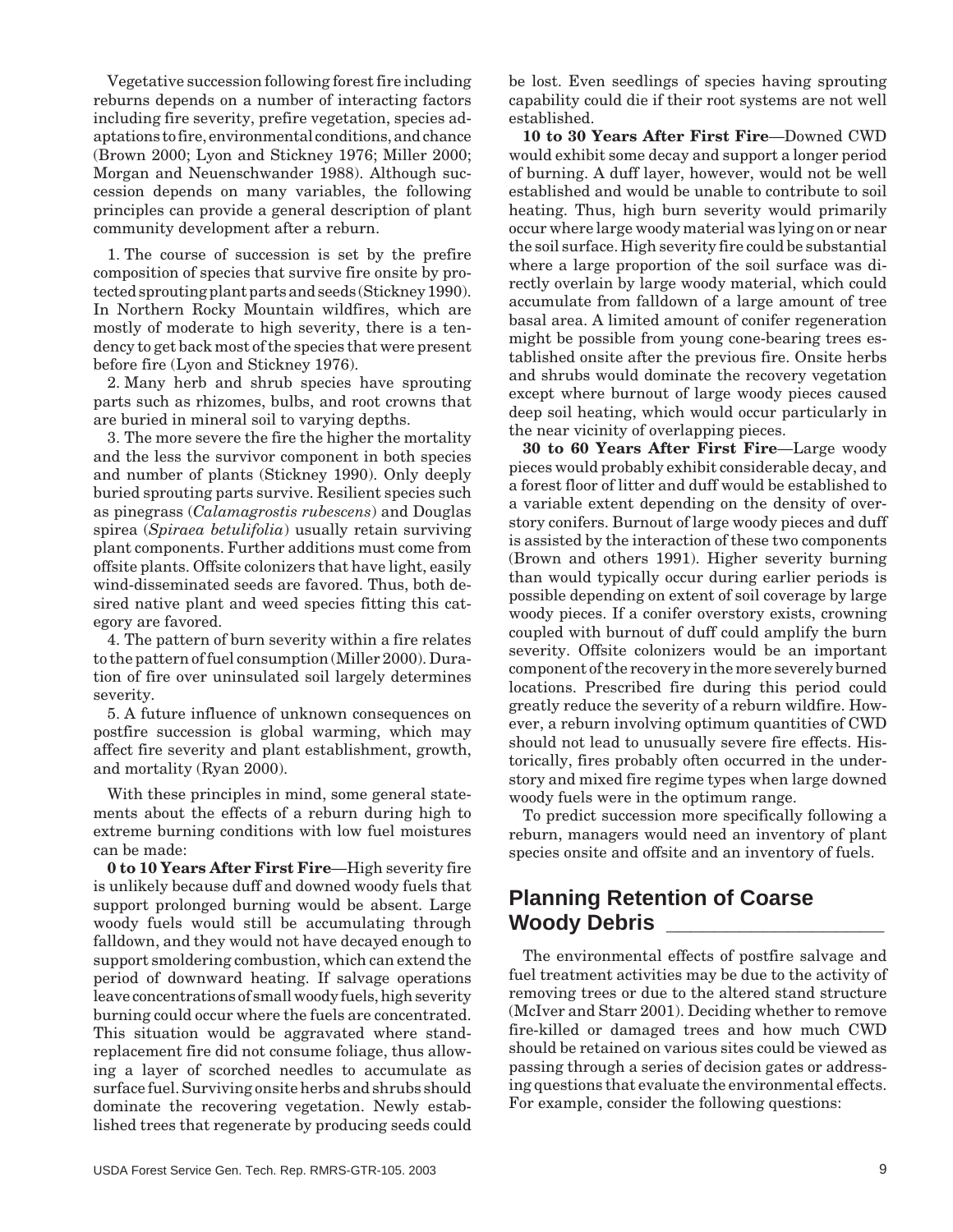1. Where will salvage activities cause unacceptable soil compaction, erosion, and sedimentation? Roads have the greatest potential for exacerbating erosion. Also consider the need for site rehabilitation and that a reburn in heavy accumulations of CWD could encourage erosion.

2. Where will expected falldown of fire-killed trees together with existing downed woody fuels exceed the optimum CWD? Consider mortality to surviving trees that may die during the next 5 to 10 years due to fire injury, insects, and windfall.

3. Where should landscape scale considerations influence retention of CWD? For example, salvage may be desirable in the wildland-urban interface zone and elsewhere to break up large blocks of high fuel loadings and create areas having low to moderate fire behavior potential and resistance-to-control. Salvage may be undesirable where large diameter snags needed by wildlife are in short supply in adjoining areas.

## **The Bitterroot National Forest: An Example \_\_\_\_\_\_\_\_\_\_\_\_\_\_\_\_\_\_\_\_\_\_\_**

Following the wildfires of 2000 on the Bitterroot National Forest, managers were particularly concerned with:

1. Potential for large, severe fires in the future that are of high risk to firefighters and public safety

2. Creating a fire-defensible wildland-urban interface

3. Recovery of the dry site forest types to fit with the historical fire regime

4. Effects of a possible reburn on soil productivity and vegetation succession

5. Providing wildlife values and forest products

6. Avoiding soil erosion and sedimentation and invasion of weeds

Of primary concern were three ecosystems identified as vegetation response units (VRU) in the Bitterroot Fires 2000 Assessment of Post-fire Conditions with Recovery Recommendations (Bitterroot National Forest 2000):

1. VRU 2—warm, dry ponderosa pine (*Pinus ponderosa*) and Douglas-fir (*Pseudotsuga menziesii* var. *glauca*) habitat types

2. VRU 3—cool, dry, and moist Douglas-fir habitat types

3. VRU 4—cool lodgepole pine (*Pinus contorta*) and lower subalpine fir (*Abies lasiocarpa*) habitat types.

Approximately 126,000 acres in VRU 2 and VRU 3 were burned with 60 percent of VRU 2 and 49 percent of VRU 3 experiencing moderate to high soil heating severity (Bitterroot National Forest 2000). Understory and mixed fire regime types characterize VRU 2 and VRU 3. Management direction for these vegetation response units was to keep wildfire hazard in the wildland-urban interface at acceptable levels by reducing fuels and to return the vegetation and fuels to conditions falling within the historical range of variability (Brown 2000) for these fire regime types. Approximately 86,000 acres burned in VRU 4, with 51 percent of the area experiencing moderate and high soil heating severity, which fits with the mixed and stand-replacement fire regime types that characterize VRU 4. In all, 356,000 acres were burned on the Bitterroot National Forest and adjacent State and private lands.

#### **Modeling Predictions**

Management of CWD should consider how much of it is desired onsite in the future. This requires predictions of falldown of fire-killed trees, continued tree mortality and falldown, and loss of dead woody material through deterioration and decay. The time interval chosen for predicting CWD should be long enough for a new immature or mature forest to develop. Keep in mind that the further in time the projection, the more uncertainty exists about the predicted values. Reasonable predictions of CWD can probably be provided over a period of 50 to 100 years.

To project future trends of CWD we used The Fire and Fuels Extension (FFE) (Beukema and others 2000) to the Forest Vegetation Simulator (FVS) (Stage 1973) to simulate the effects of alternative management strategies on future quantities of CWD and small woody fuels. The FVS simulates tree growth, tree mortality and regeneration, and the impacts of a wide range of silvicultural treatments. The FFE simulates additions to fuel pools from stand dynamics and management activities, and the removal of fuels through decay, mechanical treatments, and prescribed or wildfires. Various types of fuels are represented, including canopy fuels and surface fuels by diameter classes. Fire behavior of the propagating fire front and fire effects, such as fuel consumption, tree mortality, and smoke production, are modeled. Model outputs include fuel characteristics, stand structure, snag density, and potential fire behavior that provide a basis for comparing proposed stand and fuel treatments.

We selected three stands representing different vegetation types on the Bitterroot National Forest to illustrate how FVS and FFE could be used to simulate the effects of no treatment, salvage, and fuel treatment on CWD. The selected stands were considered typical of forest conditions occurring commonly on the Bitterroot National Forest (table 4). The VRU 2 stand contained a few old growth ponderosa pine and Douglas-fir trees with a dense understory of Douglas-fir, a condition that has developed extensively in the absence of repeated low intensity fire. The VRU 3 stand is a pure Douglas-fir stand with trees mostly ranging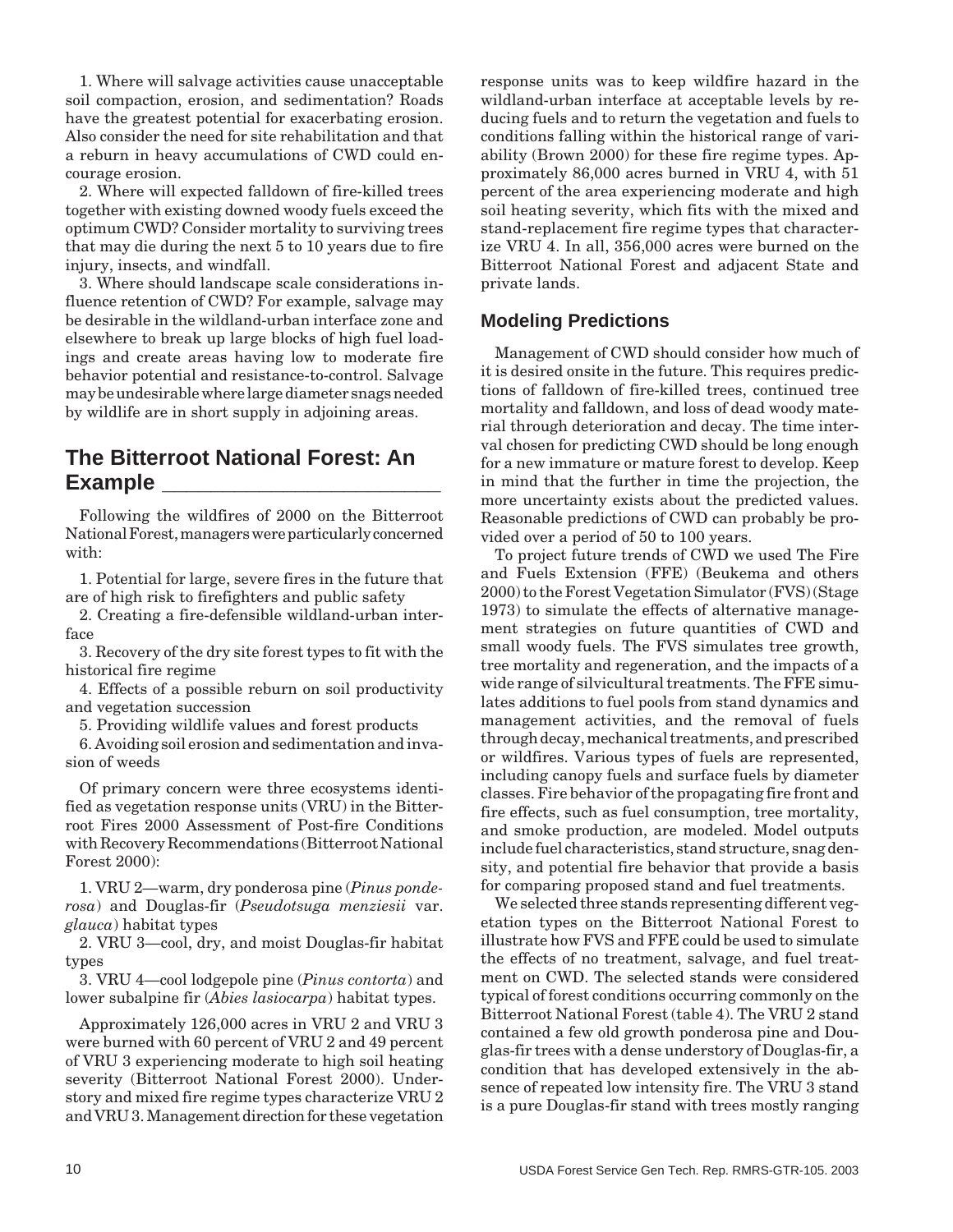from 4 to 20 inches d.b.h. The VRU 4 stand consisted of a dominant lodgepole pine overstory with a dense understory of small subalpine fir and Englemann spruce (*Picea engelmannii*). The salvage treatment called for removing merchantable quality dead trees greater than 12 inches d.b.h. Approximately the same proportion of trees in each size class was removed. Fuel treatment called for removing dead trees 6 inches and less in d.b.h. by slashing, piling, and burning. Figure 4a shows an untreated stand typical of VRU 2 following high severity fire, while figure 4b shows a similar stand following partial salvage and surface fuel treatment. Figure 4c shows a VRU 2 stand following low severity fire, partial salvage, and surface fuel treatment.

For the simulation of high fire severity (100 percent tree mortality) in VRU 2, untreated CWD accumulated well beyond the optimum range for the next 100 years (fig. 5). The large quantity of CWD together with 8 to 10 tons per acre of small woody fuel (fig. 6) presented a high fire hazard over many years. Salvage of 50 percent or more of the merchantable dead trees accompanied by treatment of fuel left an acceptable quantity of CWD (fig. 7). The number of snags greater than 12 inches d.b.h. per acre (snags per acre, SPA) initially ranged from 4 for the 100 percent salvage treatment to 17 for 50 percent salvage (table 5). After 20 years SPA falls to 0.8 for 100 percent salvage and 1.5 for 50 percent salvage. Many years elapse in high fire severity burns before newly grown large diameter snags can replace the fallen snags, so leaving an ample density of snags following fire can help maintain a minimal snag resource during the 20 to 40 year postfire period when many snags have already fallen. Leaving a high density of snags would require constraints on harvesting.

Living stand structure and CWD varied considerably between simulations of low and high fire severity (fig. 5). Under low severity fire (80 percent tree mortality),

**Table 4**—Number of trees per acre by d.b.h. class (inches) for the representative vegetation response unit stands used in the FFE simulation of postfire recovery.

|           |     | VRU <sub>2</sub> |           | VRU <sub>3</sub> |     | <b>VRU4</b> |  |
|-----------|-----|------------------|-----------|------------------|-----|-------------|--|
| d.b.h.    | DF  | <b>PP</b>        | <b>DF</b> | LP               | ES  | AF          |  |
| $0 - 1$   | 409 |                  | 112       | 191              | 464 | 5345        |  |
| $1 - 4$   | 436 |                  | 0         | 27               |     | 246         |  |
| $4 - 8$   | 142 |                  | 153       | 130              |     | 16          |  |
| $8 - 12$  | 56  |                  | 141       | 108              |     | 13          |  |
| $12 - 16$ | 18  |                  | 50        | 12               |     | 2           |  |
| $16 - 20$ | 10  | 1                | 13        |                  |     |             |  |
| $20 - 24$ | 1   |                  | 2         |                  |     |             |  |
| $24 - 28$ | 2   |                  |           |                  |     |             |  |
| $28 - 32$ |     | 3                |           |                  |     |             |  |
| $32+$     |     | 2                |           |                  |     |             |  |



**Figure 4**—(a) Untreated stand following high severity fire, Bitterroot National Forest, 2002. (b) Treated stand following high severity fire, Bitterroot National Forest, 2002. Note the reduced density of standing dead trees and the presence of coarse woody debris on the forest floor. (c) Treated stand following low severity fire, Bitterroot National Forest, 2002. Note the standing live and dead trees, as well as the residual coarse woody debris.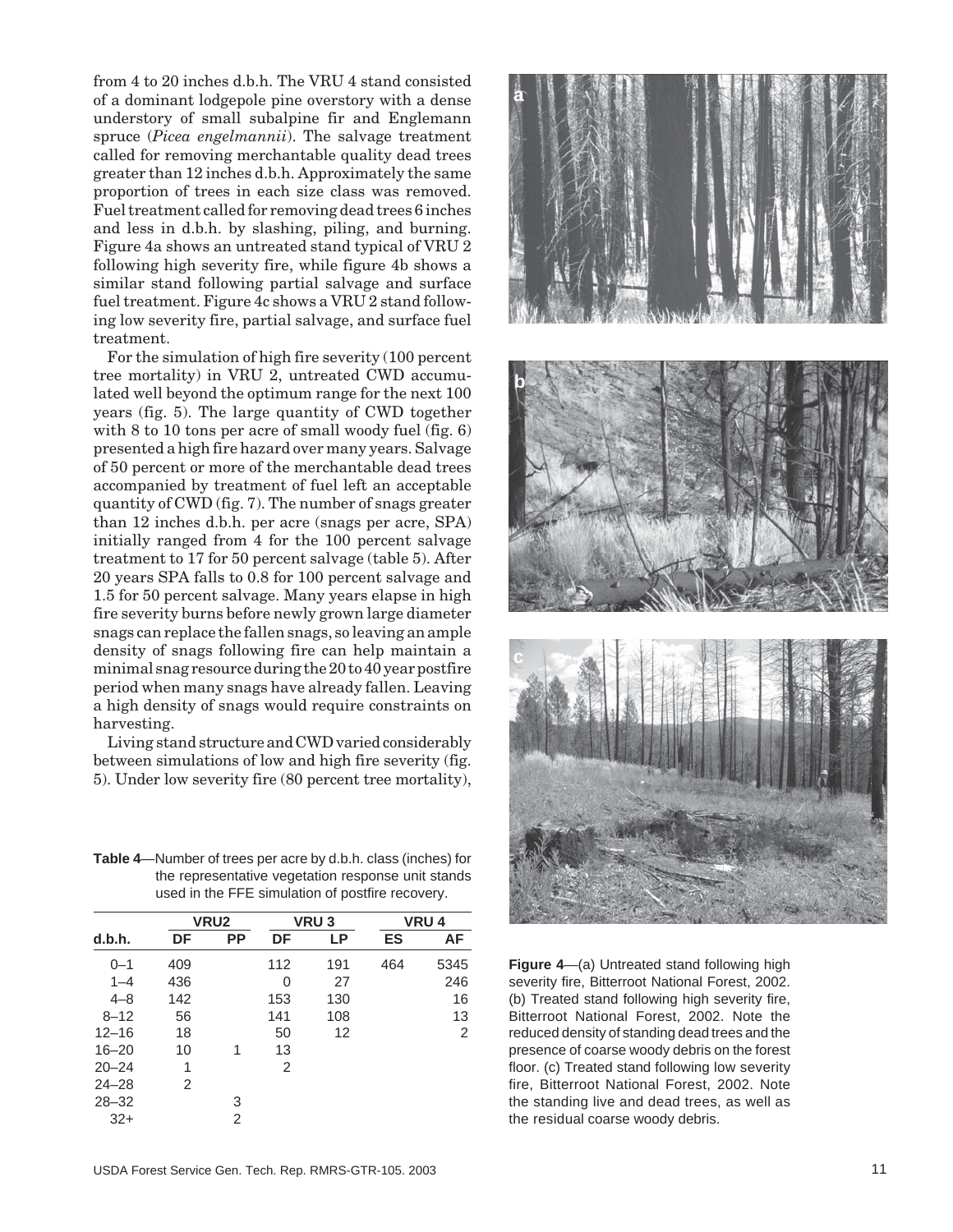

**Figure 5**—Simulated quantities of standing and surface coarse woody debris and live 3+ inch biomass for vegetation response unit 2 with no salvage and no fuel treatments under (a) low (80 percent tree mortality) and (b) high (100 percent tree mortality) fire severity conditions. Shaded bands indicate desired ranges.



**Figure 6**—Simulated quantities of surface small woody fuel (0- to 3-inch diameter) for vegetation response unit 2 for combinations of 100 percent salvage, 50 percent salvage and no salvage with treated and untreated fuels under (a) low (80 percent tree mortality) and (b) high (100 percent tree mortality) fire severity conditions.

untreated CWD peaked at 24 tons per acre but remained slightly higher than the 20-tons per acre upper limit of optimum for next the 100 or more years due to contributions from growth and mortality of the surviving forest. Fuel treatment without salvage removed about 4 tons per acre of CWD and 2 tons per acre of small woody fuel. This kept CWD within the optimum range and lowered fire hazard.

For the VRU 3 stand, assuming high fire severity, untreated CWD peaked at 53 tons per acre and remained greater than the 30-tons per acre upper limit of optimum for the next 100 years (fig. 8). Salvage accompanied by fuel treatment lowered CWD into the optimum range (fig. 9). The simulations for salvage of all dead merchantable trees without fuel treatment and 50 percent salvage accompanied by fuel treatment produced nearly the same amount of CWD over the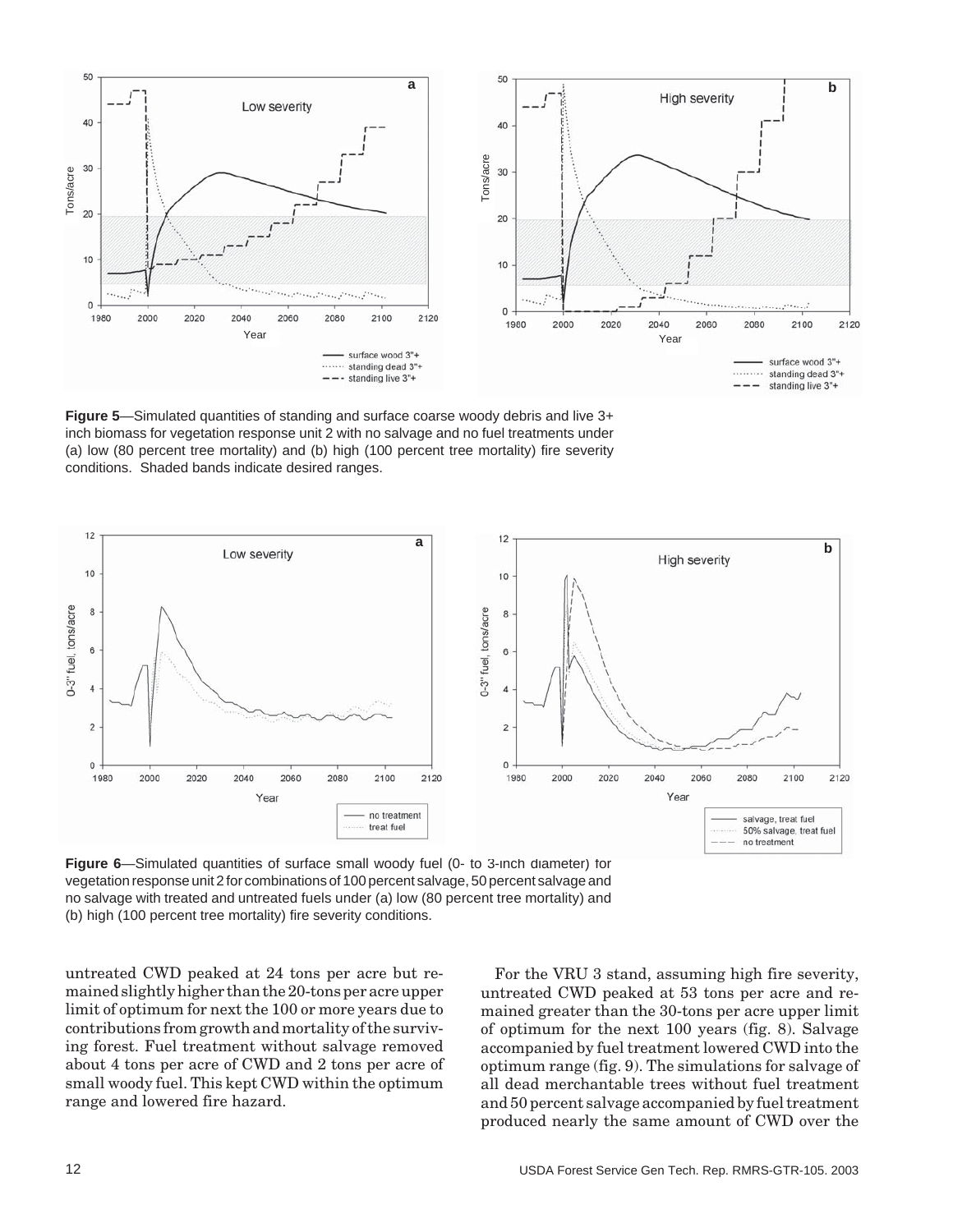

**Figure 7**—Simulated quantities of surface coarse woody debris for vegetation response unit 2 for high severity-100 percent salvage-treat fuels, high severity-50 percent salvage-treat fuels and low severity-no salvage-treat fuels.

simulation period. The CWD exceeded the 30-tons per acre upper limit of optimum for 18 years, making these treatments marginally acceptable. Regardless of the level of salvage prescribed, fuel treatment was necessary to keep CWD within the optimum range. Immediately after fire, SPA were 33 for 50 percent salvage and 7 for complete salvage. Most snags fell within about 20 years. After that the difference in SPA between salvage treatments was slight. However, for

**Table 5**—Number of dead snags per acre in vegetation response unit 2 simulated by FFE for varying treatments and periods following fire.

|                                | Years following fire |     |           |            |     |
|--------------------------------|----------------------|-----|-----------|------------|-----|
| <b>Treatments</b>              | 3                    | 20  | 40        | 60         | 80  |
| All snags (>0 inch d.b.h.)     |                      |     |           |            |     |
| 80% M, no S, no T <sup>a</sup> | 482                  | 26  | 32        | 39         | 39  |
| 100% M, no S, no T             | 532                  | 14  | 11        | 18         | 26  |
| 100% M, 50% S, yes T           | 154                  | 3.9 | 28        | 34         | 45  |
| 100% M, 100% S, yes T          | 140                  | 3.1 | 28        | 34         | 45  |
| Snags >12 inch d.b.h.          |                      |     |           |            |     |
| 80% M, no S, no T              | 22                   | 8.2 | 3.2       | 3.0        | 3.4 |
| 100% M, no S, no T             | 34                   | 11  | 1.7       | $\cdot$ 1  | .7  |
| 100% M, 50% S, yes T           | 17                   | 1.5 | .3        | $\cdot$ .2 | 2.3 |
| 100% M, 100% S, yes T          | 3.7                  | .8  | $\cdot$ 1 | .2         | 2.3 |

<sup>a</sup> M is mortality, S is salvage of dead merchantable trees, T is slash, pile, and burn trees < 6 inches d.b.h.



**Figure 8**—Simulated quantities of standing and surface coarse woody debris and live 3+ inch biomass for vegetation response unit 3 with no salvage and no fuel treatments under high (100 percent tree mortality) fire severity conditions. The shaded band indicates desired ranges.

about 20 years in this simulation, the level of salvage affected snag density significantly. Depending on species and d.b.h., the time snags remain standing generally ranges from 15 to 40 or more years. In planning for retention of a given amount of CWD, treatment of fuel that reduces small-sized CWD (trees up to 6 inches d.b.h.) makes it possible to retain more large-diameter dead snags.

For the VRU 4 lodgepole pine stand, the salvage prescription had little effect on CWD (fig. 10) because few merchantable trees were present. Without salvage or fuel treatment, the CWD exceeded the optimum range by 1 to 5 tons per acre for about 20 years then fell within the optimum range. This simulation suggests that fuel treatment and salvage would be unnecessary unless landscape considerations such as maintaining low fire hazard in the wildland interface zone or in a strategically placed fuel break are important.

In stand-replacement fires, the CWD from the firekilled trees is all that exists for a long time, until the new forest undergoes mortality and falldown. Some allowance for decay should be considered in the planning. For example, if 20 tons per acre was considered desirable in the 40 to 60 year old immature forest, 25 tons per acre or possibly more should be retained from the firekilled trees. In low severity fire where an overstory survived, recruitment of CWD will probably occur regularly over time as trees continue to die from various causes such as insects, blowdown, and fire injury. Meeting a target of 20 tons per acre in 40 years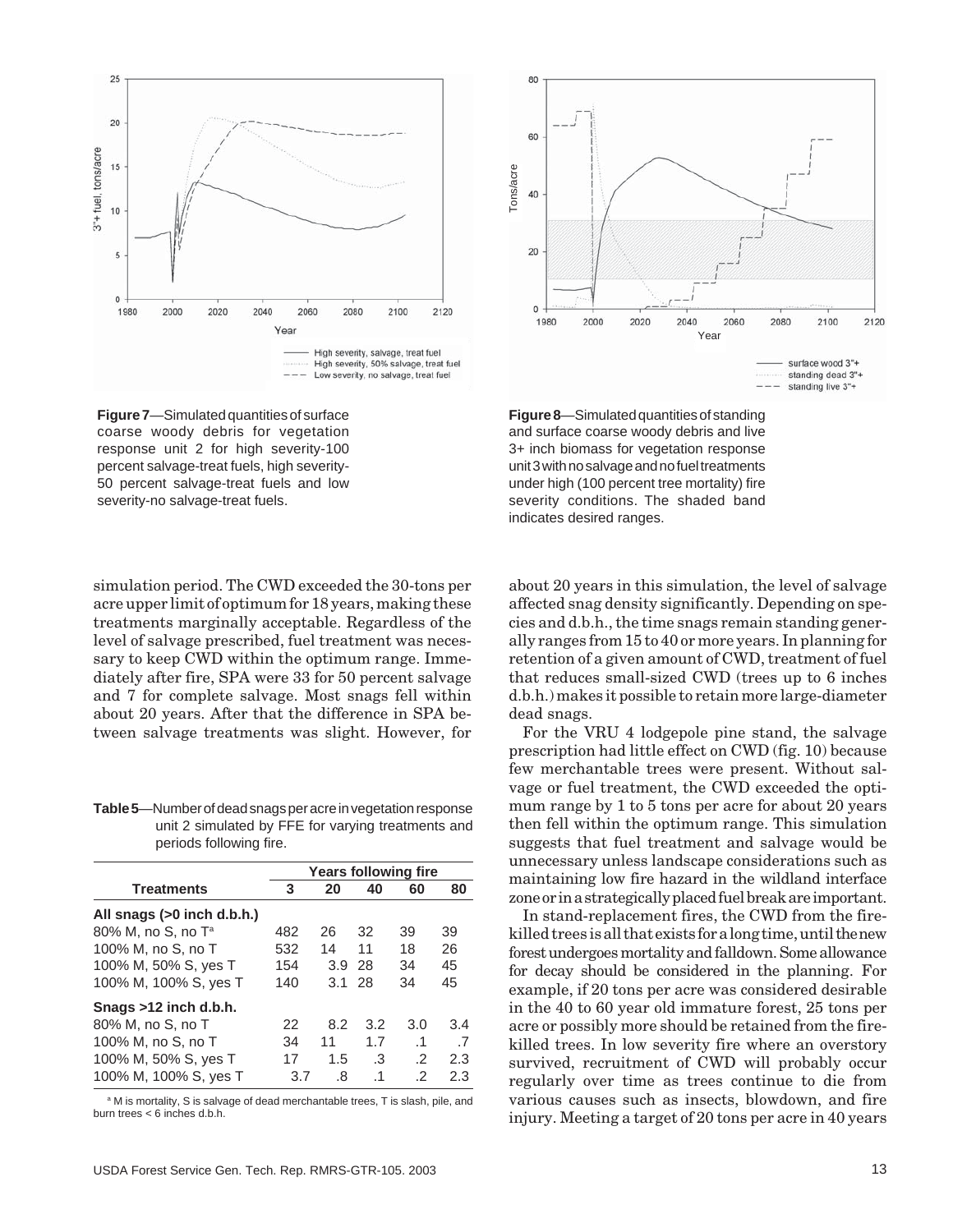

**Figure 9**—Simulated quantities of (a) small woody fuel and (b) coarse woody debris for vegetation response unit 3 for 100 percent salvage-no fuel treatment, 100 percent salvage-treat fuel and 50 percent salvage-treat fuel under high (100 percent tree mortality) fire severity conditions. The shaded band indicates desired ranges.

may only require 15 tons per acre from falldown of the trees directly killed by fire.

In VRU 2 where applying prescribed fire in the future might be necessary to maintain desired conditions, leaving excessive CWD, especially in the 3- to 6-inch diameter class, could hamper prescribed fire efforts. But also consider that prescribed fire will reduce the CWD loadings. On sites where most of the CWD loading comprises large pieces (greater than 12 inches),

which would offer less of a hindrance to prescribed burning, consider retaining CWD loadings at the high end of the optimum range.

## **Conclusion\_\_\_\_\_\_\_\_\_\_\_\_\_\_\_\_\_\_\_\_\_**

Management of CWD following fire requires consideration of its positive and negative values. The lower



**Figure 10**—Simulated quantities of (a) small woody fuel and (b) coarse woody debris for vegetation response unit 4 for no salvage-no fuel treatment, 100 percent salvage-treat fuel and 100 percent salvage-no fuel treatment under high (100 percent tree mortality) fire severity conditions. The shaded band indicates desired ranges.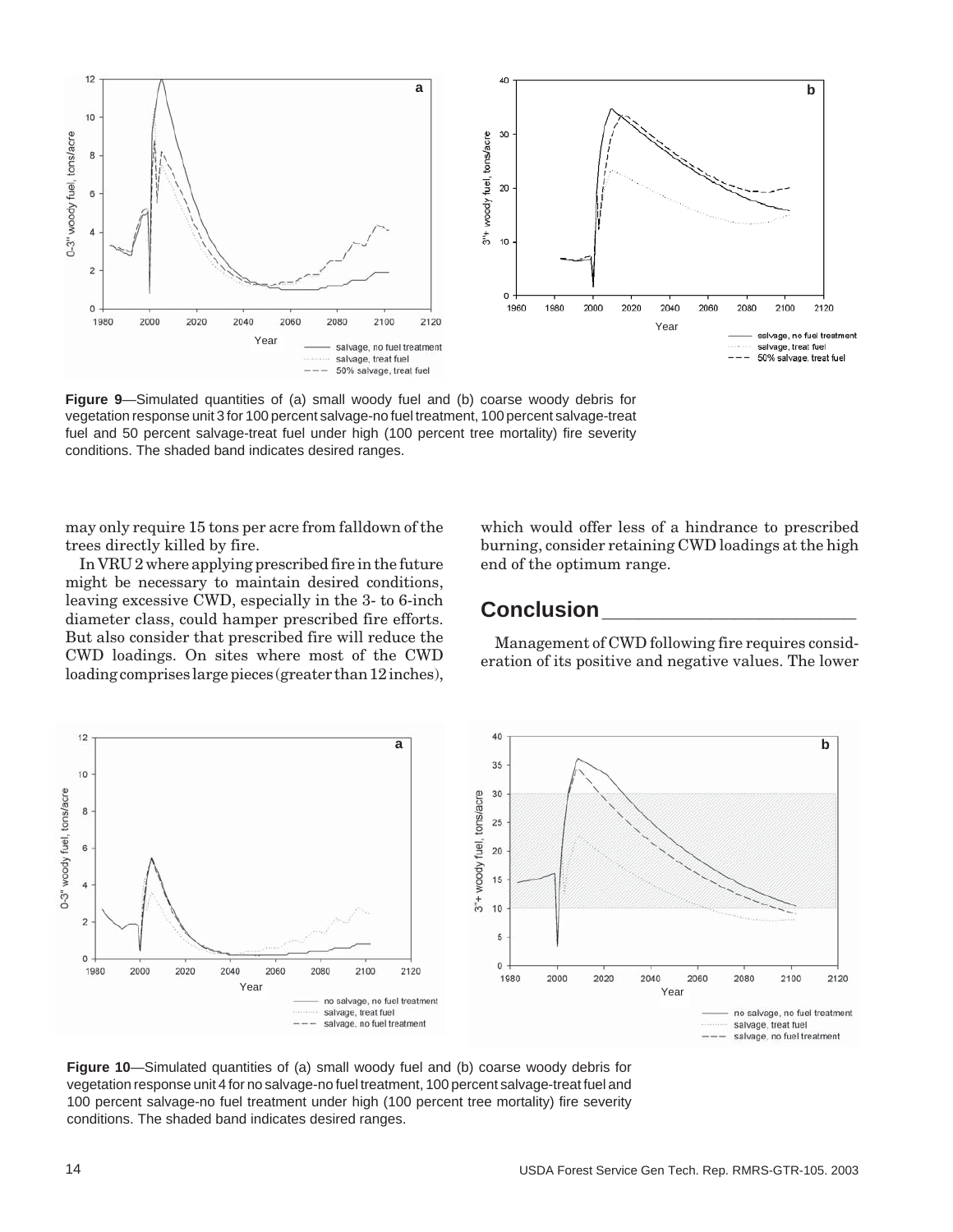limit of the optimum range is determined by the ecological benefits of CWD, including wildlife habitat and site productivity, and the upper limit by excessive fire hazard. A wide range of CWD is acceptable depending on many individual site and landscape considerations including severity of burn, desired future stand conditions, restoration objectives, and desired structural diversity.

Because CWD amounts at a given site can be expected to change over time with or without management, simulation modeling can help with planning and designing treatments. Predicted quantities of CWD over time vary considerably with fire severity and postfire treatment, but they also depend on prefire stand structure. Site-specific analysis can strengthen decisionmaking by allowing managers to tailor postfire treatments to best achieve desired CWD quantities over time. Simulating snag recruitment, falldown, and subsequent decay allows decisions on fuel treatment (salvage harvest and/or surface fuel treatment) to be made in the context of expected future conditions as well as current conditions.

## **References \_\_\_\_\_\_\_\_\_\_\_\_\_\_\_\_\_\_\_\_\_**

- Albini, Frank A. 1976. Estimating wildfire behavior and effects. Gen. Tech. Rep. INT-30. Ogden, UT: U.S. Department of Agriculture, Forest Service, Intermountain Forest and Range Experiment Station. 92 p.
- Andrews, Patricia L. 1986. BEHAVE: Fire behavior prediction and fuel modeling system—BURN Subsystem, Part I. Gen. Tech. Rep. INT-194. Ogden, UT: U.S. Department of Agriculture, Forest Service, Intermountain Forest and Range Experiment Station. 130 p.
- Arno, Stephen F.; Scott, Joe H.; Hartwell, Michael G. 1995. Ageclass structure of old growth ponderosa pine/Douglas-fir stands and its relationship to fire history. Res. Pap. INT-481. Ogden, UT: U.S. Department of Agriculture, Forest Service, Intermountain Research Station. 25 p.
- Arno, Stephen F.; Smith, Helen Y.; Krebs, Michael A. 1997. Old growth ponderosa pine and western larch stand structures: influences of pre-1900 fires and fire exclusion. Res. Pap. INT-495. Ogden, UT: U.S. Department of Agriculture, Forest Service, Intermountain Research Station. 20 p.
- Beukema, S. J.; Reinhardt, E. D.; Kurz, W. A.; Crookston, N. L. 2000. An overview of the Fire and Fuels Extension to the Forest Vegetation Simulator. In: Neuenschwander, L. F.; Ryan, K. C., tech. eds. Proceedings, the joint fire science conference and workshop—cossing the millennium: integrating spatial technologies and ecological principles for a new age in fire management. Volume II; 1999 June 15–17; Boise, ID. University of Idaho and the International Association of Wildland Fire: 80–85.
- Bitterroot National Forest. 2000. Bitterroot fires 2000: an assessment of post-fire conditions with recovery recommendations. Hamilton, MT: U.S. Department of Agriculture, Forest Service, Bitterroot National Forest. 108 p.
- Brown, James K. 1985. The "unnatural fuel buildup" issue. In: Lotan, James E.; Kilgore, Bruce M.; Fischer, William C.; Mutch, Robert W. , tech. coords. Proceedings—symposium and workshop on wilderness fire; 1983 November 15–18; Missoula, MT. Gen. Tech. Rep. INT-182. Ogden, UT: U.S. Department of Agriculture, Forest Service, Intermountain Forest and Range Experiment Station: 127–128.
- Brown, James K. 2000. Chapter 9: Ecological principles, shifting fire regimes and management considerations. In: Brown, James K.;

Smith, Jane Kapler, eds. Wildland fire in ecosystems: effects of fire on flora. Gen. Tech. Rep. RMRS-GTR-42-vol. 2. Ogden, UT: U.S. Department of Agriculture, Forest Service, Rocky Mountain Research Station: 185–203

- Brown, James K.; Johnston, Cameron M. 1976. Debris prediction system. Office report on file at: U.S. Department of Agriculture, Forest Service, Rocky Mountain Research Station, Fire Sciences Laboratory, Missoula, MT. 27 p.
- Brown, James K.; Reinhardt, Elizabeth D.; Fischer, William C. 1991. Predicting duff and woody fuel consumption in northern Idaho prescribed fires. Forest Science. 37(6): 1550–1566.
- Brown, James K.; See, Thomas E. 1981. Downed woody fuel and biomass in the Northern Rocky Mountains. Gen. Tech. Rep. INT-117. Ogden, UT: U.S. Department of Agriculture, Forest Service, Intermountain Forest and Range Experiment Station. 48 p.
- Brown, James K.; Snell, J. A. Kendall; Bunnell, David L. 1977. Handbook for predicting slash weight of western conifers. Gen. Tech. Rep. INT-37. Ogden, UT: U.S. Department of Agriculture, Forest Service, Intermountain Forest and Range Experiment Station. 35 p.
- Bull, Evelyn L. 1994. Conserving wildlife habitat. In: Everett, Richard L. , comp. Restoration of stressed sites and processes. Gen. Tech. Rep. PNW-GTR-330. Portland, OR: U.S. Department of Agriculture, Forest Service, Pacific Northwest Research Station: 37–38.
- Bull, Evelyn L.; Holthausen, Richard S. 1993. Habitat use and management of pileated woodpeckers in northeastern Oregon. Journal of Wildlife Management. 57(2): 335–345.
- Bull, Evelyn L.; Parks, Catherine G.; Torgersen, Torolf R. 1997. Trees and logs important to wildlife in the Interior Columbia River Basin. Gen. Tech. Rep. PNW-GTR-391. Portland, OR: U.S. Department of Agriculture, Forest Service, Pacific Northwest Research Station. 55 p.
- Carey, A. B.; Johnson, M. L. 1995. Small mammals in managed naturally young and old growth forests. Ecological Applications. 5: 336–352.
- Chandler, Craig; Cheney, Phillip; Thomas, Philip; Trabaund, Louis; Williams, Dave. 1983. Fire in forestry. Vol. I. Forest fire behavior and effects. New York: John Wiley and Sons. 450 p.
- DeBano, Leonard F.; Neary, Daniel G.; Ffolliott, Peter F. 1998. Fire's effects on ecosystems. New York: John Wiley and Sons. 333 p.
- Everest, Fred H.; Harr, Dennis R. 1982. Influence of forest and rangeland management on anadromous fish habitat in western North America silvicultural treatments. Gen. Tech. Rep. PNW-134. Portland, OR: Pacific Northwest Forest and Range Experiment Station. 19 p.
- Faurot, James L. 1977. Estimating merchantable volume and stem residue in four timber species: ponderosa pine, lodgepole pine, western larch, Douglas-fir. Res. Pap. INT-196. Ogden, UT: U.S. Department of Agriculture, Forest Service, Intermountain Forest and Range Experiment Station. 55 p.
- Finney, Mark A. 1998. FARSITE: Fire Area Simulator—model development and evaluation. Res. Pap. RMRS-RP-4. Ogden, UT: U.S. Department of Agriculture, Forest Service, Rocky Mountain Research Station. 47 p.
- Fischer, William C. 1981. Photo guide for appraising downed woody fuels in Montana forests. Gen. Tech. Rep. INT-96. Ogden, UT: U.S. Department of Agriculture, Forest Service, Intermountain Research Station. 53 p.
- Fischer, William C.; McClelland, Riley. 1983. A cavity nesting bird bibliography—including related titles on forest snags, fire, insects, disease, and decay. Gen. Tech. Rep. INT-140. Ogden, UT: U.S. Department of Agriculture, Forest Service, Intermountain Forest and Range Experiment Station. 79 p.
- Gorte, Ross W. 1996. Salvage timber sales and forest health. Report for Congress. 4 p. Available from: Committee for the National Institute for the Environment, 1725 K Street, NW, Suite 212, Washington, DC 20006; 95-364 ENR.
- Graham, Russell T.; Harvey, Alan E.; Jurgensen, Martin F.; Jain, Theresa B.; Tonn, Jonalea R.; Paige-Dumroese, Deborah S. 1994. Managing coarse woody debris in forests of the Rocky Mountains. Res. Pap. INT-RP-477. Ogden, UT: U.S. Department of Agriculture, Forest Service, Intermountain Forest and Range Experiment Station. 12 p.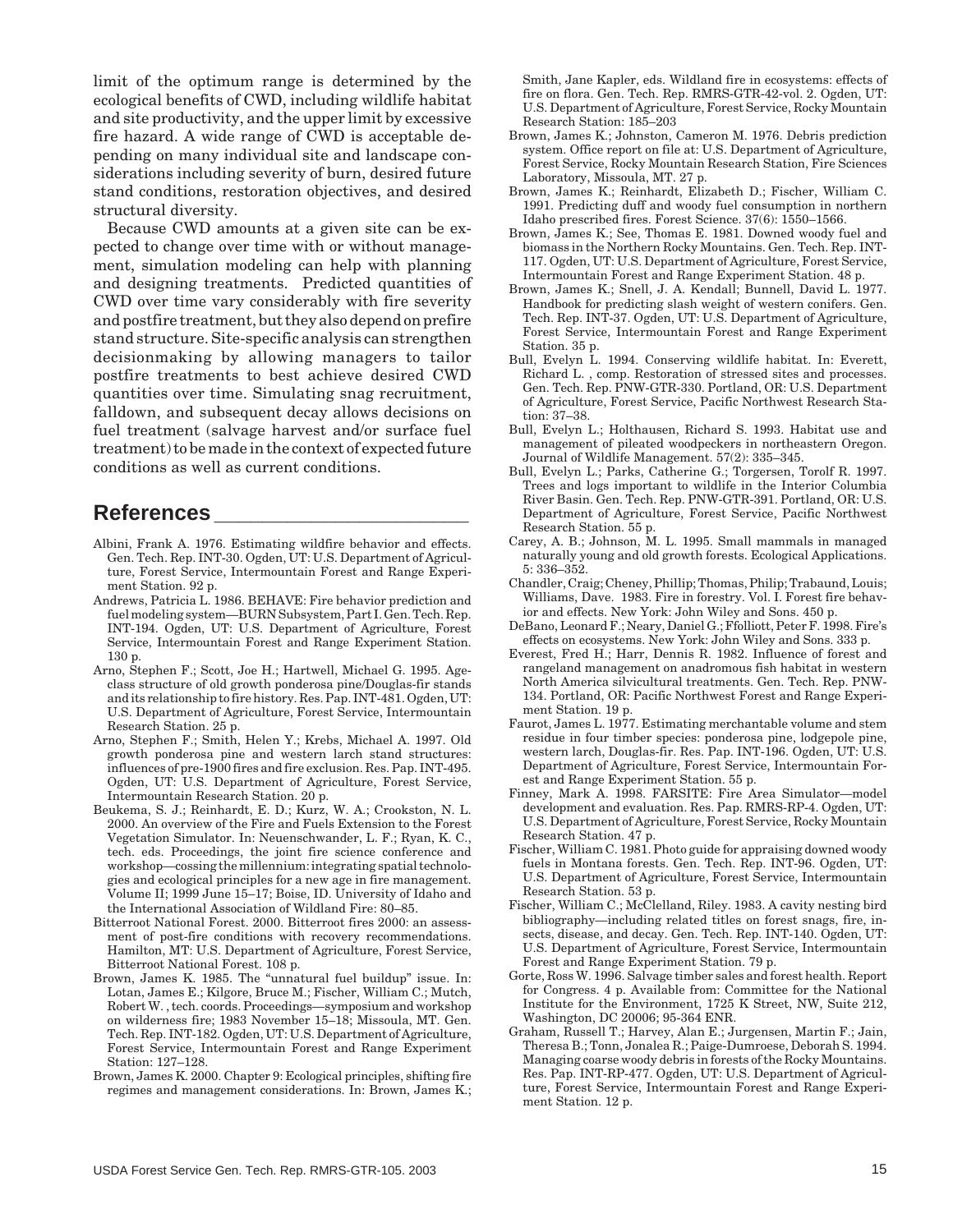- Gresswell, Robert E. 1999. Fire and aquatic ecosystems in forested biomes of North America. Transactions of the American Fisheries Society. 128: 193–221.
- Habeck, James R. 1976. Forests, fuels, and fire in the Selway-Bitterroot Wilderness, Idaho. In: Tall Timbers fire ecology conference proceedings 14; Fire and land management symposium; 1974 October 8–10; Missoula, MT. Tallahassee, FL: Tall Timber Research Station: 559–572.
- Harmon, M. E.; Franklin, J. F.; Swanson, F. J.; Sollins, P.; Gregory, S. V.; Lattin, J. D.; Anderson, N. H.; Cline, S. P.; Aumen, N. G.; Sedell, J. R.; Lienkaemper, G. W.; Cromack, K. , Jr.; Cummins, K. W. 1986. Ecology of coarse woody debris in temperate ecosystems. Advances in Ecological Research. 15: 133–302.
- Harris, Richard B. 1999. Abundance and characteristics of snags in western Montana forests. Gen. Tech. Rep. RMRS-GTR-31. Ogden, UT: U.S. Department of Agriculture, Forest Service, Rocky Mountain Research Station. 19 p.
- Harrod, Richy J.; Gaines, William L.; Hartl, William E.; Camp, Ann. 1998. Estimating historical snag density in dry forests east of the Cascades Range. Gen. Tech. Pep. PNW-GTR-428. Portland OR: U.S. Department of Agriculture, Forest Service, Pacific Northwest Research Station. 16 p.
- Harvey, A. E. 1994. Integrated roles for insects, diseases and decomposers in fire dominated forests of the Inland Western United States: past, present and future forest health. Journal of Sustainable Forestry. 2: 211–220.
- Harvey, Alan E.; Jurgensen, Martin F.; Graham, Russell T. 1989. Fire-soil interactions governing site productivity in the Inland Northwest. In: Baumgartner, David M.; Breuer, David W.; Zamora, Benhamin A.; [and others], comps. Prescribed fire in the Intermountain Region: forest site preparation and range improvement; symposium proceedings; 1986 March 3–5; Spokane, WA. Pullman, WA: Washington State University, Conferences and Institutes: 9–18.
- Hungerford, Roger D.; Harrington, Michael G.; Frandsen, William H.; Ryan, Kevin C.; Niehoff, Gerald J. 1991. In: Proceedingsmanagement and productivity of western montane soils. Gen. Tech. Rep. INT-280. Ogden, UT: U.S. Department of Agriculture, Forest Service, Intermountain Forest and Range Experiment Station: 32–50.
- Hutto, Richard L. 1995. Composition of bird communities following stand-replacement fires in Northern Rocky Mountain conifer forests. Conservation Biology. 9(5): 1041–1058.
- Lyon, L. Jack; Huff, Mark H.; Smith, Jane Kapler. 2000. Chapter 6: Fire effects on fauna at landscape scales. In: Smith, Jane Kapler, ed. Wildland fire in ecosystems: effects of fire on fauna. Gen. Tech. Rep. RMRS-GTR-42-vol. 1. Ogden, UT: U.S. Department of Agriculture, Forest Service, Rocky Mountain Research Station: 43–49.
- Lyon, L. Jack; Stickney, Peter, F. 1976. Early vegetal succession following large Northern Rocky Mountain wildfires. In: Tall Timbers fire ecology conference proceedings 14; Fire and land management symposium; 1974 October 8–10; Missoula, MT. Tallahassee, FL: Tall Timber Research Station: 355–375.
- McDade, M. H.; Swanson, F. S.; McKee, W. A.; Franklin, J. F.; Van Sickle, J. 1990. Sources distances for coarse woody debris entering small streams in western Oregon and Washington. Canadian Journal of Forest Research. 20: 326–330.
- McIver, James D.; Starr, Lynn. 2001. A literature review on the environmental effects of postfire logging. Western Journal of Applied Forestry. 16(4): 159–168.
- Miller, Melanie. 2000. Chapter 2: Fire autecology. In: Brown, James K.; Smith, Jane Kapler, eds. Wildland fire in ecosystems: effects of fire on flora. Gen. Tech. Rep. RMRS-GTR-42-vol. 2. Ogden, UT: U.S. Department of Agriculture, Forest Service, Rocky Mountain Research Station: 9–34.
- Morgan, Penelope; Neuenschwander, Leon F. 1988. Shrub response to high and low severity burns following clearcutting in northern Idaho. Western Journal of Applied Forestry. 3(1): 5–9.
- Murphy, Micheal L.; Koski, K. V. 1989. Input and depletion of woody debris in Alaska streams and implications for streamside management. North American Journal of Fish Management. 9: 427–436.
- Olson, J. S. 1963. Energy storage and balance of producers and decomposers in ecological systems. Ecology. 44: 322–331.
- Pfister, R. D.; Kovalchik, B. L.; Arno, S. F.; Presby, R. C. 1977. Forest habitat types of Montana. Gen. Tech. Rep. INT-34. Ogden, UT: U.S. Department of Agriculture, Forest Service, Intermountain Forest and Range Experiment Station. 174 p.
- Pyne, Stephen J. 1982. Fire in America: a cultural history of wildland and rural fire. Princeton, NJ: Princeton University Press. 654 p.
- Reinhardt, Elizabeth D.; Keane, Robert E.; Brown, James K. 1997. First Order Fire Effects Model: FOFEM 4. 0, user's guide. Gen. Tech. Rep. INT-GTR-344. Ogden, UT: U.S. Department of Agriculture, Forest Service, Intermountain Research Station. 65 p.
- Rothermel, Richard C. 1983. How to predict the spread and intensity of forest and range fires. Gen. Tech. Rep. INT-143. Ogden, UT: U.S. Department of Agriculture, Forest Service, Intermountain Forest and Range Experiment Station. 161 p.
- Rothermel, Richard C. 1991. Predicting behavior and size of crown fires in the Northern Rocky Mountains. Res. Pap. INT-438. Ogden, UT: U.S. Department of Agriculture, Forest Service, Intermountain Forest and Range Experiment Station. 46 p.
- Ryan, Kevin C. 2000. Chapter 8: Global change and wildland fire. In: Brown, James K.; Smith, Jane Kapler, eds. Wildland fire in ecosystems: effects of fire on flora. Gen. Tech. Rep. RMRS-GTR-42-vol. 2. Ogden, UT: U.S. Department of Agriculture, Forest Service, Rocky Mountain Research Station: 175–184.
- Ryan, Kevin C.; Noste, Nonan V. 1985. Evaluating prescribed fires. In: Lotan, James E.; Kilgore, Bruce M.; Fischer, William C.; Mutch, Robert W. , tech. coords. Proceedings—the symposium and workshop on wilderness fire; 1983 November 15–18; Missoula, MT. Gen. Tech. Rep. INT-182. Ogden, UT: U.S. Department of Agriculture, Forest Service, Intermountain Forest and Range Experiment Station: 230–238.
- Saab, Victoria A.; Dudley, Jonathan G. 1998. Responses of cavitynesting birds to stand-replacement fire and salvage logging in ponderosa pine/Douglas-fir forests of southwestern Idaho. Res. Pap. RMRS-11. Ogden, UT: U.S. Department of Agriculture, Forest Service, Rocky Mountain Research Station. 17 p.
- Scott, Joe H.; Reinhardt, Elizabeth D. 2001. Assessing crown fire potential by linking models of surface and crown fire behavior. Res. Pap. RMRS-RP-29. Fort Collins, CO: U.S. Department of Agriculture, Forest Service, Rocky Mountain Research Station. 59 p.
- Smock, Lenard A.; Metzler, Glenn M.; Gladden, James E. 1989. Role of debris dams in the structure and functioning of low-gradient headwater streams. Ecology. 70(3): 764–775.
- Society of American Foresters. 1995. Below cost timber sales on the National Forests: the role of salvage and sanitation harvesting in the restoration and maintenance of healthy forests [position statement]. Bethesda, MD: Society of American Foresters. 3 p.
- Stage, Albert R. 1973. Prognosis model for stand development. Res. Pap. INT-137. Ogden, UT: U.S. Department of Agriculture, Forest Service, Intermountain Forest and Range Experiment Station. 32 p.
- Stickney, Peter F. 1990. Early development of vegetation following holocaustic fire in Northern Rocky Mountain forests. Northwest Science. 64(5): 243–246.
- Stoszek, K. J. 1988. Forests under stress and insect outbreaks. Northwest Environmental Journal. 4: 247–261.
- Tobalske, Bret W.; Shearer, Raymond C.; Hutto, Richard L. 1991. Bird populations in logged and unlogged western larch/Douglasfir forest in northwestern Montana. Res. Pap. INT-442. Ogden, UT: U.S. Department of Agriculture, Forest Service, Intermountain Forest and Range Experiment Station. 12 p.
- Ucitel, Dalit. 1999. Vole use of coarse woody debris and its implications for habitat and fuel management. Missoula, MT: University of Montana. Thesis.
- U.S. Department of Agriculture, Forest Service, Region Five. 1976. Resistance to control calculation matrix. USDA Forest Service Manual, Region Five Supplement 5151. 14-2.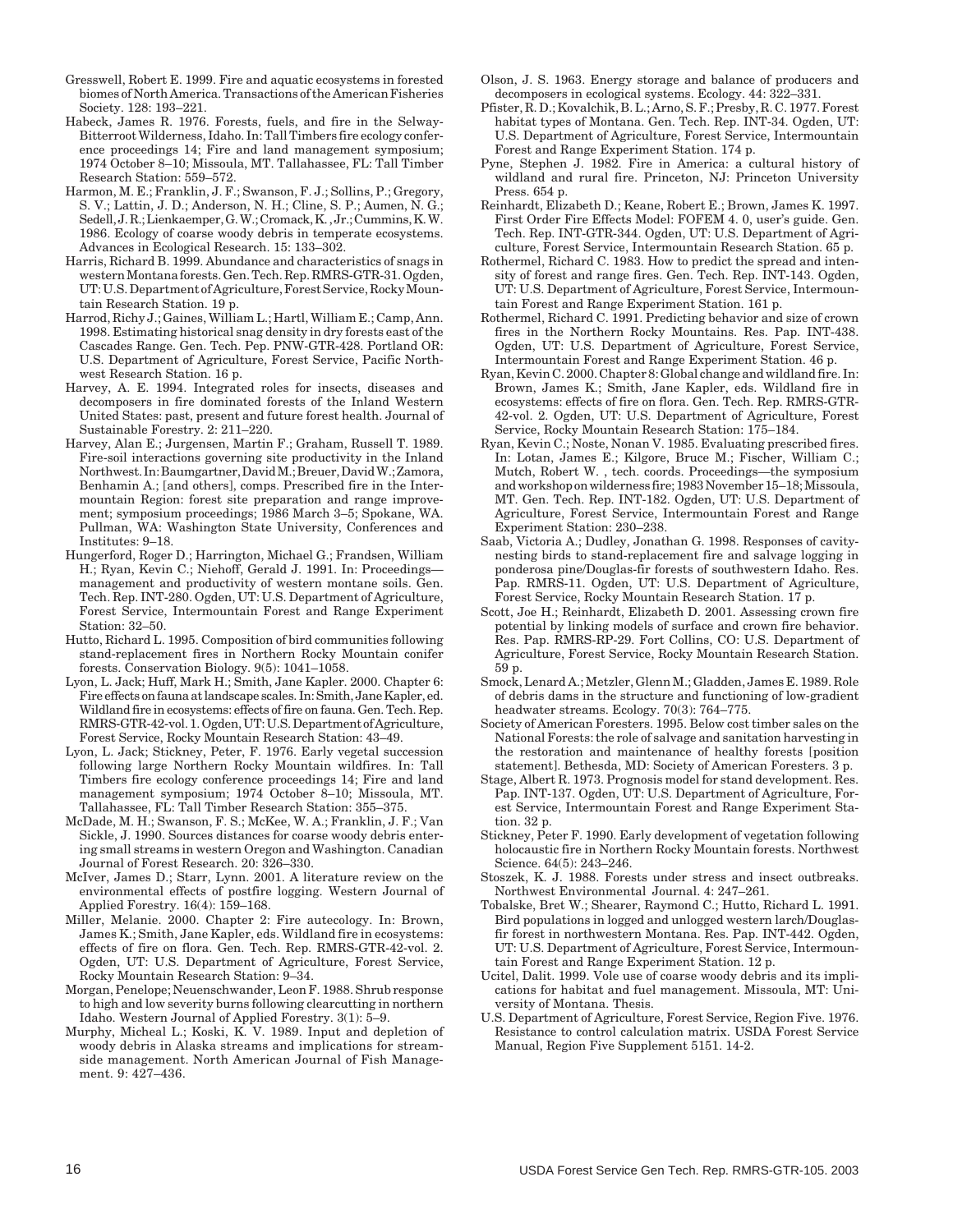The use of trade or firm names in this publication is for reader information and does not imply endorsement by the U.S. Department of Agriculture of any product or service